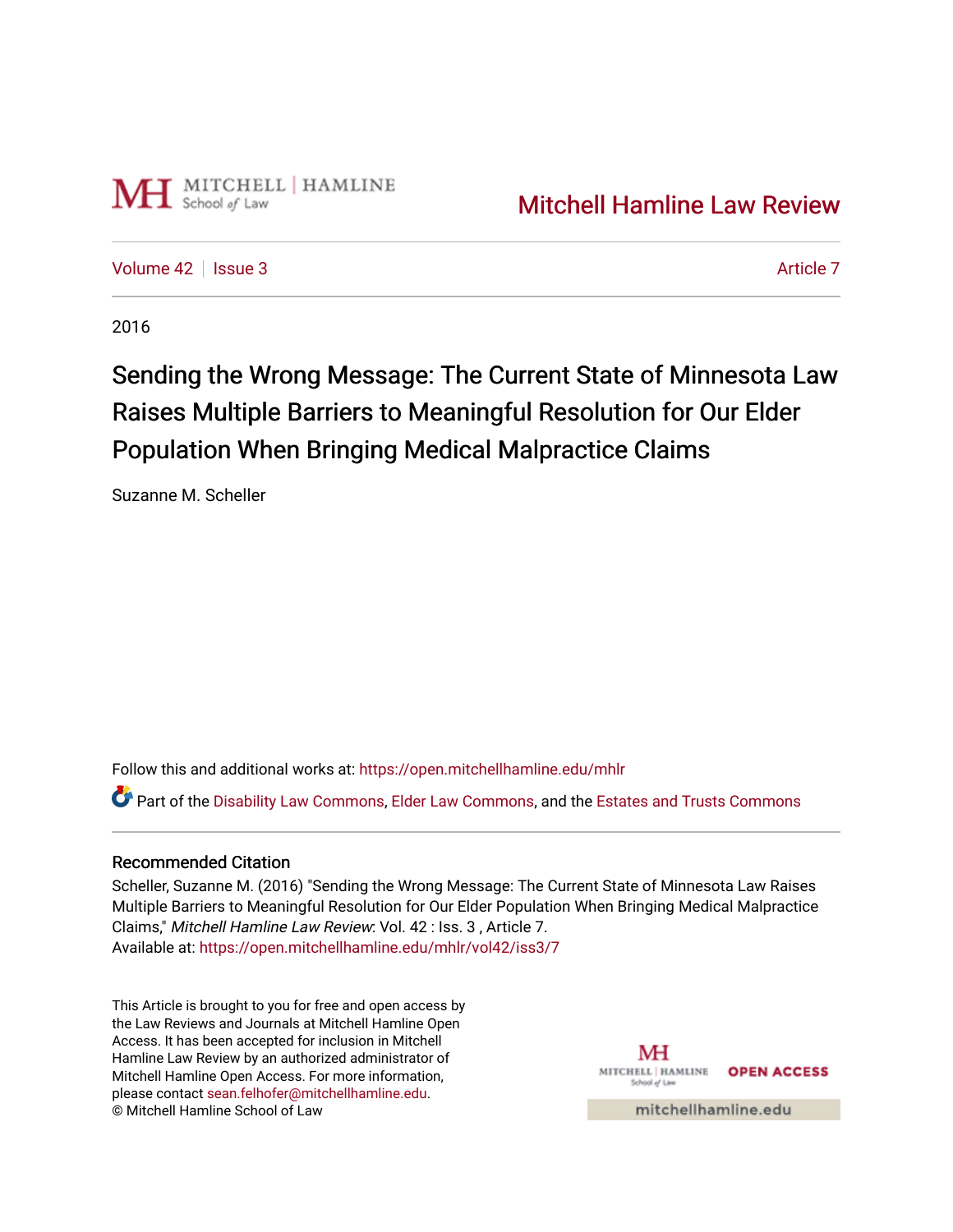# **SENDING THE WRONG MESSAGE: THE CURRENT STATE OF MINNESOTA LAW RAISES MULTIPLE BARRIERS TO MEANINGFUL RESOLUTION FOR OUR ELDER POPULATION WHEN BRINGING MEDICAL MALPRACTICE CLAIMS**

Suzanne M. Scheller†

| I.  |                                                           |  |
|-----|-----------------------------------------------------------|--|
| II. |                                                           |  |
| HL. |                                                           |  |
|     | A. Providers Challenging Health Care Agent  1001          |  |
|     | B. Interpretation by Providers Concerning Medical Records |  |
|     |                                                           |  |
|     | 1. Family Member if Government Entity  1005               |  |
|     | 2. Surviving Spouse, Parents, and Representative 1005     |  |
|     | 3. Personal Representative Appointed Via a Will  1006     |  |
|     | 4. Personal Representative of the Estate of the Deceased  |  |
|     |                                                           |  |
|     | 5. Family Members Involved in the Care of Decedent Prior  |  |
|     |                                                           |  |
|     |                                                           |  |

 † Suzanne Scheller is an attorney with Scheller Legal Solutions LLC. She practices in the areas of elder abuse and neglect litigation, financial exploitation, elder law, elder mediation as a qualified neutral, and estate planning. Ms. Scheller is active in the elder law community; including promoting the interests of the elderly and disabled through legal representation; supporting families as they care for aging parents through consultation and mediation; and advocating for public awareness, policy changes, and legislative reform as a Board Member of the Minnesota Elder Justice Center. Ms. Scheller is also the former chair and a current governing council member of the Elder Law Section of the Minnesota State Bar Association. She is a graduate of Hamline University School of Law, an adjunct professor in Elder Law at Mitchell Hamline School of Law, and a guest lecturer at the University of St. Thomas School of Law. She is a frequent author and speaker on elder law issues, including financial exploitation, nursing home admission agreements, injury claims in the long-term care setting, health care directives and end-of-life treatment, and elder mediation. She is passionate about bringing the interests of consumers to a broader stakeholder community to prevent harm and to improve the quality of life for vulnerable adults and their families.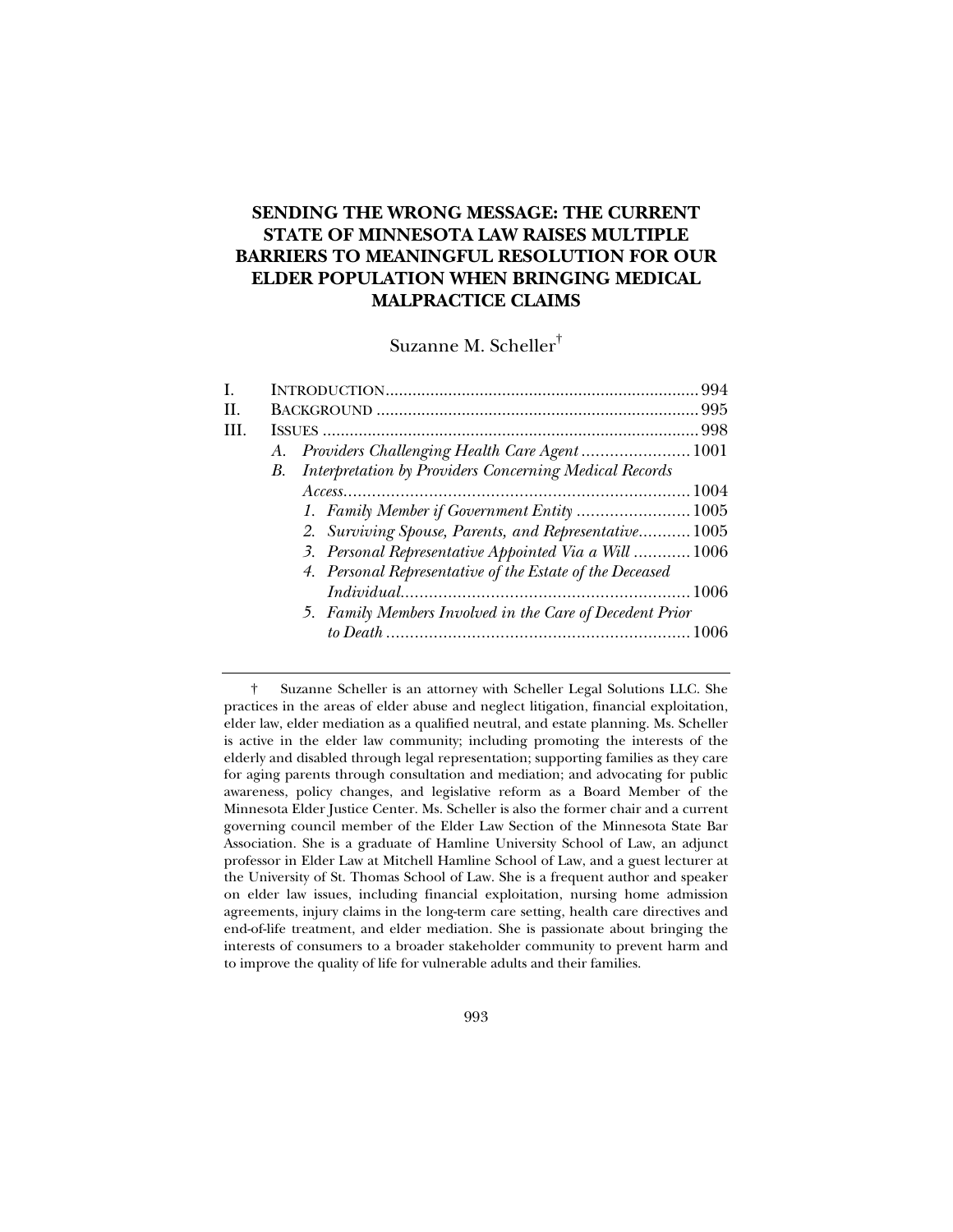|     | C. | Legal Authority to Get Decendent's Medical Records  1007        |
|-----|----|-----------------------------------------------------------------|
|     | D. | Rejection of Authorization for Release of Medical               |
|     |    |                                                                 |
|     | E. | Appointment of Trustee Process Is Not Conducive to Elder        |
|     |    |                                                                 |
|     | F. | Pain and Suffering Damages in Minnesota 1010                    |
|     | G. | Expedited Litigation and Risk of Death Affects Available        |
|     |    |                                                                 |
|     | Н. | Mediation May Not Be Ordered by a Judge 1012                    |
|     | I. | Notification of Subrogation Interest Without Knowing            |
|     |    |                                                                 |
|     | J. | Claimant Not Receiving Benefit of Recent Case Law 1015          |
|     | K. | Good Faith Insurance Law Does Not Provide Proper Tools. 1016    |
|     |    | 1. Demanding Information that Would Not Affect                  |
|     |    |                                                                 |
|     |    | 2. Not Ensuring Prompt and Fair Processing of Claims  1017      |
|     |    |                                                                 |
|     |    | 3. Failure to Acknowledge Receipt of Notice of a Claim  1018    |
|     |    | 4. Failure to Act Reasonably Promptly upon                      |
|     |    |                                                                 |
|     | L. | Plaintiff Ineligible as a Result of Settlement Amount or        |
|     |    |                                                                 |
|     |    | M. Difficulty in Separating Damages for Pain and Suffering 1020 |
|     | Ν. | Expert Review Not Designed for Claims Against Long-             |
|     |    |                                                                 |
| IV. |    |                                                                 |
|     | А. |                                                                 |
|     | В. |                                                                 |
|     | C. |                                                                 |
| V.  |    |                                                                 |

## I. INTRODUCTION

Statutes and regulations endeavor to direct behavior throughout society and allow injured individuals to recover for harm. However, the enactment of a particular law—or the absence thereof—can have other unintended consequences. What facially appears to facilitate resolution can, in practice, actually construct hurdles that inhibit this very goal. This paradox is especially prevalent in laws affecting the elder population in need of longterm care services, such as in a nursing home, assisted living, or other long-term care setting.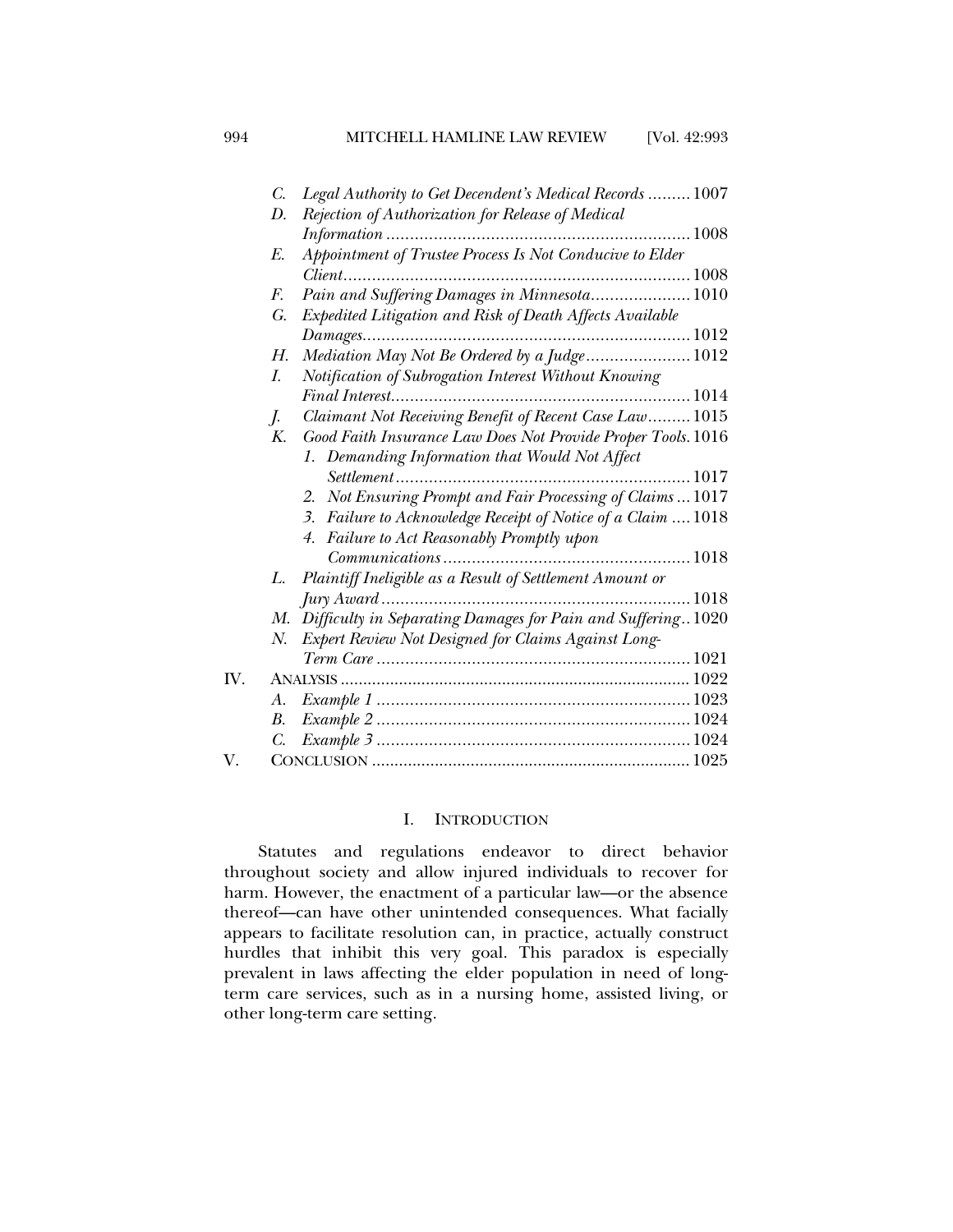Older adults in long-term care facilities need legal services just like any other subset of our population but have a unique set of needs. When injuries occur in the long-term care setting, the older adult or a family member may seek accountability. Yet, they often lack the financial means or energy to bring a legal claim. A nursing home resident is not focused on enforcing his or her rights or suing the very company providing him or her with necessary care. The resident is often either unaware of a potential legal claim or is unable to contact an attorney, let alone retain one. Even if a claim is pursued, the current legal framework limits recovery and accountability for older victims. Without the ability to meaningfully pursue their legal claims, society sends the wrong message to older adults—essentially stripping them of voice under the current legal framework. Legal claims on behalf of the elder population range anywhere from breach of contract, retaliatory discharge, and medical malpractice, to violation of rights. This article explores the claim of medical malpractice, in particular, and highlights the barriers older adults encounter under Minnesota law in trying to resolve their claims. It concludes by offering some proposed changes to improve the legal landscape for our elder population.

## II. BACKGROUND

The number of individuals age sixty-five and older is on the rise due to the fact that baby boomers—those born from 1946 to 1964—started to turn sixty-five in 2011. From 2000 to 2010, the number of Americans age sixty-five and over increased by  $15.1\%$ . Among those ages sixty-five and over, the number of males age eighty-five and older increased by 46.5%, more than any other demographic.<sup>2</sup> In Minnesota, the number of people age sixty-five and older is expected to almost double between the years 2010 and 2030. In 2025, for the first time ever, the population in Minnesota of people age sixty-five and older is expected to exceed the population of children age five to seventeen for the first time ever.<sup>3</sup>

 <sup>1.</sup> CARRIE A. WERNER, U.S. CENSUS BUREAU, THE OLDER POPULATION: 2010, at 1 (2011), http://www.census.gov/prod/cen2010/briefs/c2010br-09.pdf.

 <sup>2.</sup> *Id.* at 4.

 <sup>3.</sup> *Aging Overview*, MINN. COMPASS, http://www.mncompass.org/aging /overview (last visited May 8, 2016).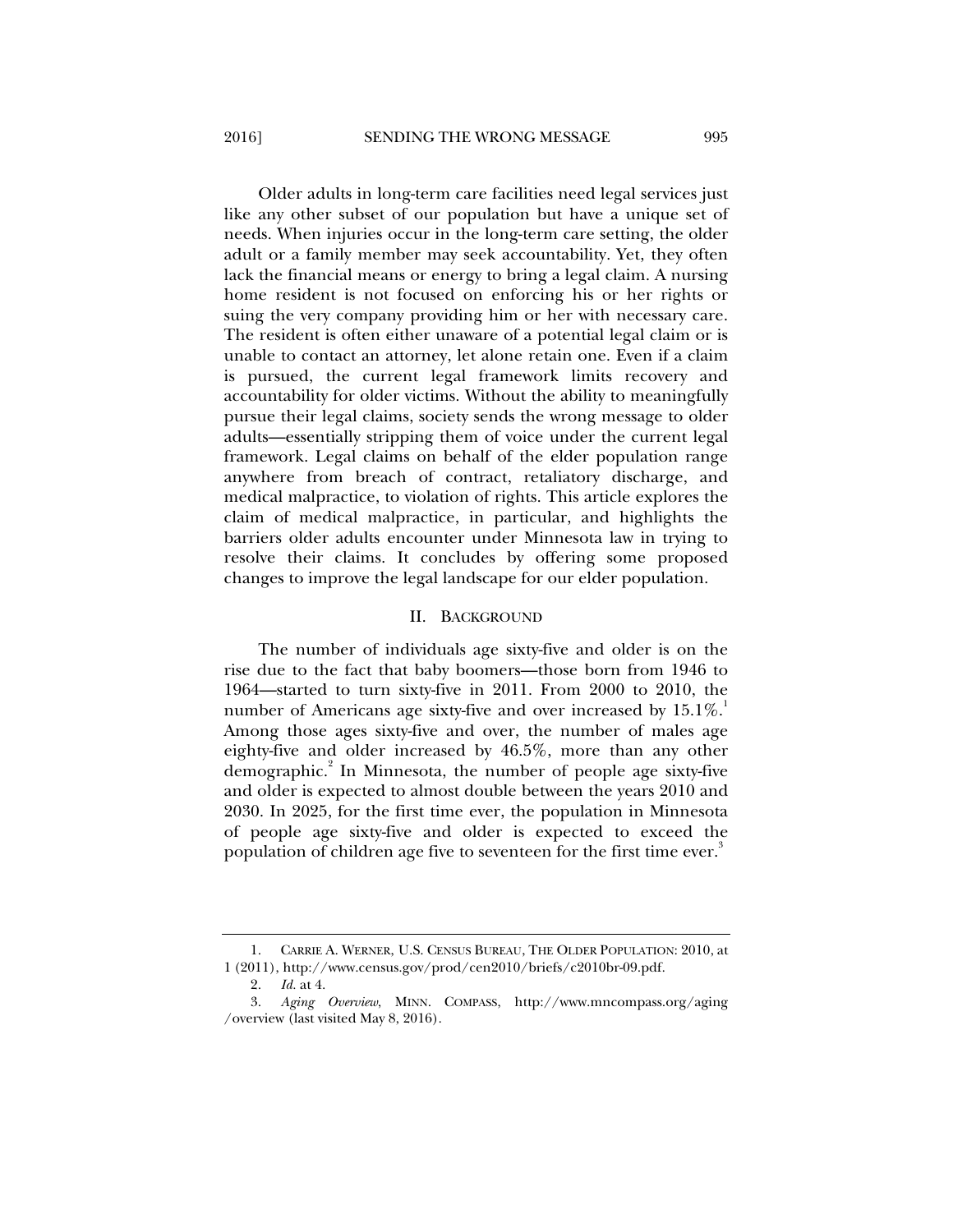Given the recent increase in the older population, it comes as no surprise that the number of those needing long-term care<sup>4</sup> services is also on the rise.<sup>5</sup> However, the increase is reflected in the assisted living facilities and smaller group home models, while the number of individuals in nursing homes<sup>6</sup> has actually decreased. The percentage of the population age sixty-five and older in nursing homes was 5.1% in 1990, 4.5% in 2000, and 3.1% in 2010. Nationwide in 2010, 1.5 million people were residents of a nursing home, with 1.2 million age sixty-five and older and  $74\%$  female. In Minnesota, the number of nursing home beds has actually decreased by  $32\%$  since 1975, from  $45,448$  to  $31,190$ .<sup>10</sup> Minnesota has had a moratorium on building new nursing homes<sup>11</sup> for approximately the last thirty years, reflecting a public policy of encouraging people to stay in their homes.

The decrease in nursing home beds, coupled with an increase in the number of people needing long-term services, means an increase in other services. As a result, assisted living and smaller residential care homes have seen a large population increase. In Minnesota, unlike other states, assisted living facilities are not licensed.<sup>12</sup> Rather, the landlord registers the building as a "housing"

 6. For the purposes of this article, "nursing home" references facilities licensed by the Minnesota Department of Health as a nursing home, including a "skilled nursing facility" under 42 U.S.C. § 1395i-3, referring to facilities accepting Medicare funding; a "nursing facility" under 42 U.S.C. § 1396r, referring to facilities accepting Medicaid funding, and facilities licensed as Boarding Care Homes by the Minnesota Department of Health. *See* MINN. STAT. § 144.50 (2014).

 7. *Compare* WERNER, *supra* note 1, at 18 tbl.7, *with* U.S. CENSUS BUREAU, THE 65 YEARS AND OVER POPULATION: 2000, at 7–8 tbl.8 (2001), https://www.census.gov /prod/2001pubs/c2kbr01-10.pdf.

 8. It is worth noting that 300,000 nursing home residents were under age sixty-five. *See* WERNER, *supra* note 1, at 18.

9. *See id.*

 10. As of March 24, 2015, the Minnesota Department of Health licensed approximately 374 nursing homes and twenty-six boarding care homes for a combined total of 31,190 beds. MINN. DEP'T OF HEALTH, 2015 DIRECTORY: LICENSED, CERTIFIED AND REGISTERED HEALTH CARE FACILITIES AND SERVICES I (2015), http://www.health.state.mn.us/divs/fpc/directory/2015mdhdirectory.pdf.

11. *See* MINN. STAT. § 144A.71.

 12. *See* NAT'L CTR. FOR ASSISTED LIVING, ASSISTED LIVING STATE REGULATORY REVIEW 2013, at 102 (2013) [hereinafter ASSISTED LIVING REVIEW 2013], https://

 <sup>4.</sup> For the purposes of this article, "long-term care" references nursing homes, assisted living facilities, group homes, or other multiple-resident facilities in which individuals receive home care services.

 <sup>5.</sup> *See* WERNER, *supra* note 1, at 18.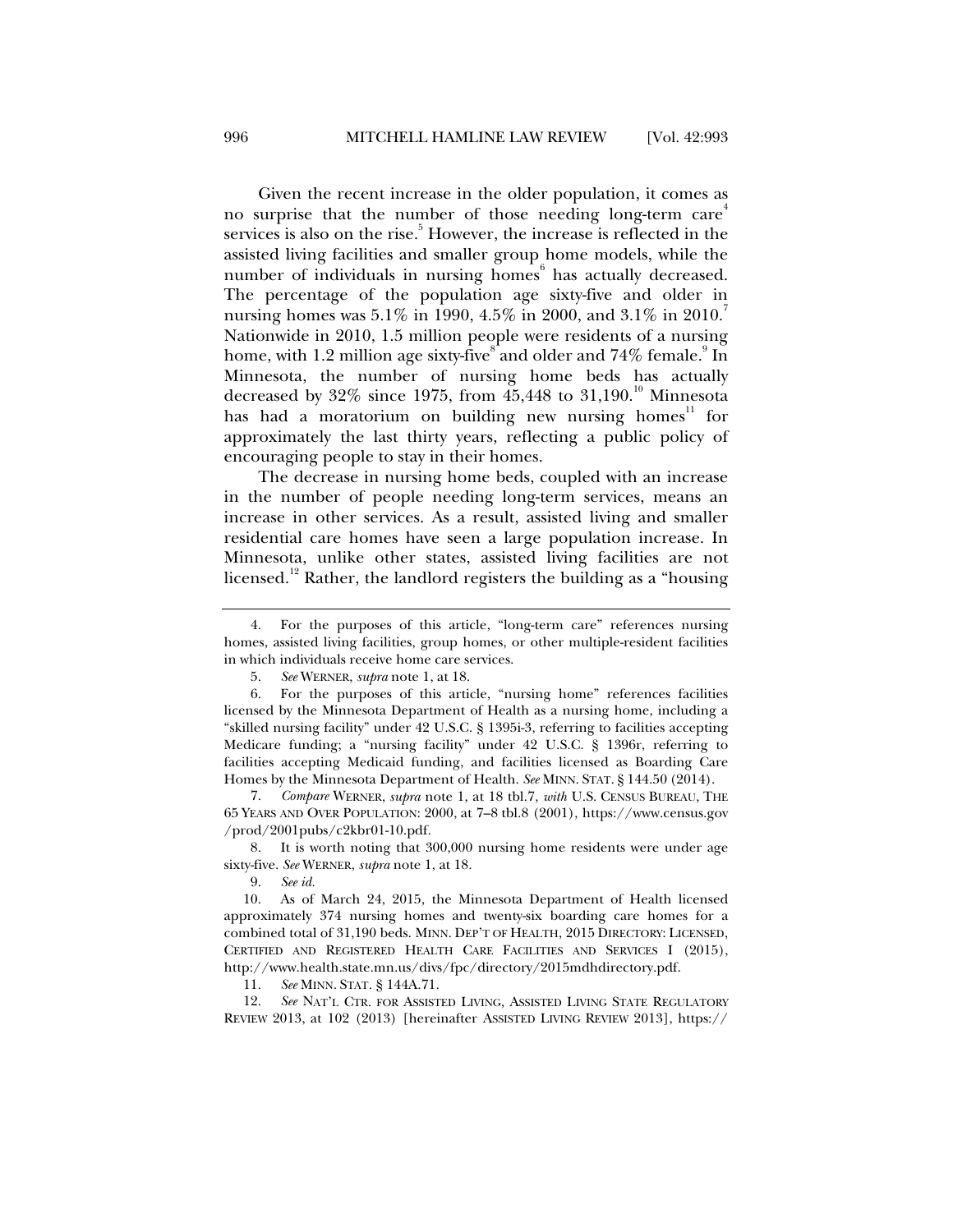with services" (HWS) unit, and a home care service entity comes in to provide services. A HWS registration notifies the public that the facility is serving the elderly, disabled, and vulnerable populations and includes assisted living settings, group homes, and facilities in which residents receive some type of home care service. As of March 2015, approximately 2225 HWS registrations were issued by the Minnesota Department of Health.<sup>13</sup> These registrations are up  $55\%$  from March 2009, when 1434 HWS registrations were issued.<sup>1</sup> In addition, the number of home care providers licensed in Minnesota grew from 1369 in 2009 to 1629 in 2015.<sup>15</sup> This shift to HWS and home care is significant, especially in Minnesota, because the consumer and resident must be aware that even though the assisted living facility or similar entity appears to be a 24/7 care model, such as in a nursing home, it is not. All "non-nursing homes" are bound by a landlord/tenant agreement with home care services coming into the HWS-registered building.

The ramification of this flexible and broad long-term care arrangement is that coordination of care may be lacking, which creates a greater risk of residents falling through the cracks of the system and suffering injury or harm. The regulations and laws surrounding home care—while significantly strengthened in recent years in Minnesota<sup>16</sup>—lack the clarity necessary to hold facilities accountable for such harm.

Another significant consideration related to long-term care for the elderly is the expected rise in mental health diagnoses. Currently, one in four older adults experiences a mental disorder

16. *See* 2013 Minn. Laws at 335–73.

www.ahcancal.org/ncal/resources/Documents/2013\_reg\_review.pdf.

 <sup>13.</sup> MINN. DEP'T OF HEALTH, *supra* note 10, at I.

 <sup>14.</sup> *Compare* LYNN AVES ET AL., MINN. HOUSE RESEARCH DEP'T, REGULATION OF HEALTH AND HUMAN SERVICES FACILITIES 9 (2010), http:// www.house.leg.state.mn.us/hrd/pubs/hhsfacl.pdf (noting that HWS licenses totaled 1434 in 2009), *with* MINN. DEP'T OF HEALTH, *supra* note 10, at I tbl.2 (listing HWS licensures as 2225 in 2015).

 <sup>15.</sup> *Compare* AVES ET AL., *supra* note 14, at 16 (noting the numbers of home care licensure classes A, B, C, and F, which add up to 1369 in 2009), *with* MINN. DEP'T OF HEALTH, *supra* note 10, at I tbl.1 (listing home care licensures as 1629 in 2015). Note that the system of home care licensure changed significantly in the 2013 legislative session, changing home care licensures from distinctions of A, B, C, and F to "basic" and "comprehensive" home care licenses, thus diminishing some ability to compare the number of licenses in 2009 to 2015. *See* Act of May 23, 2013, ch. 108, 2013 Minn. Laws 335, 335–73 (as codified at MINN. STAT. §§ 144A.471–.483).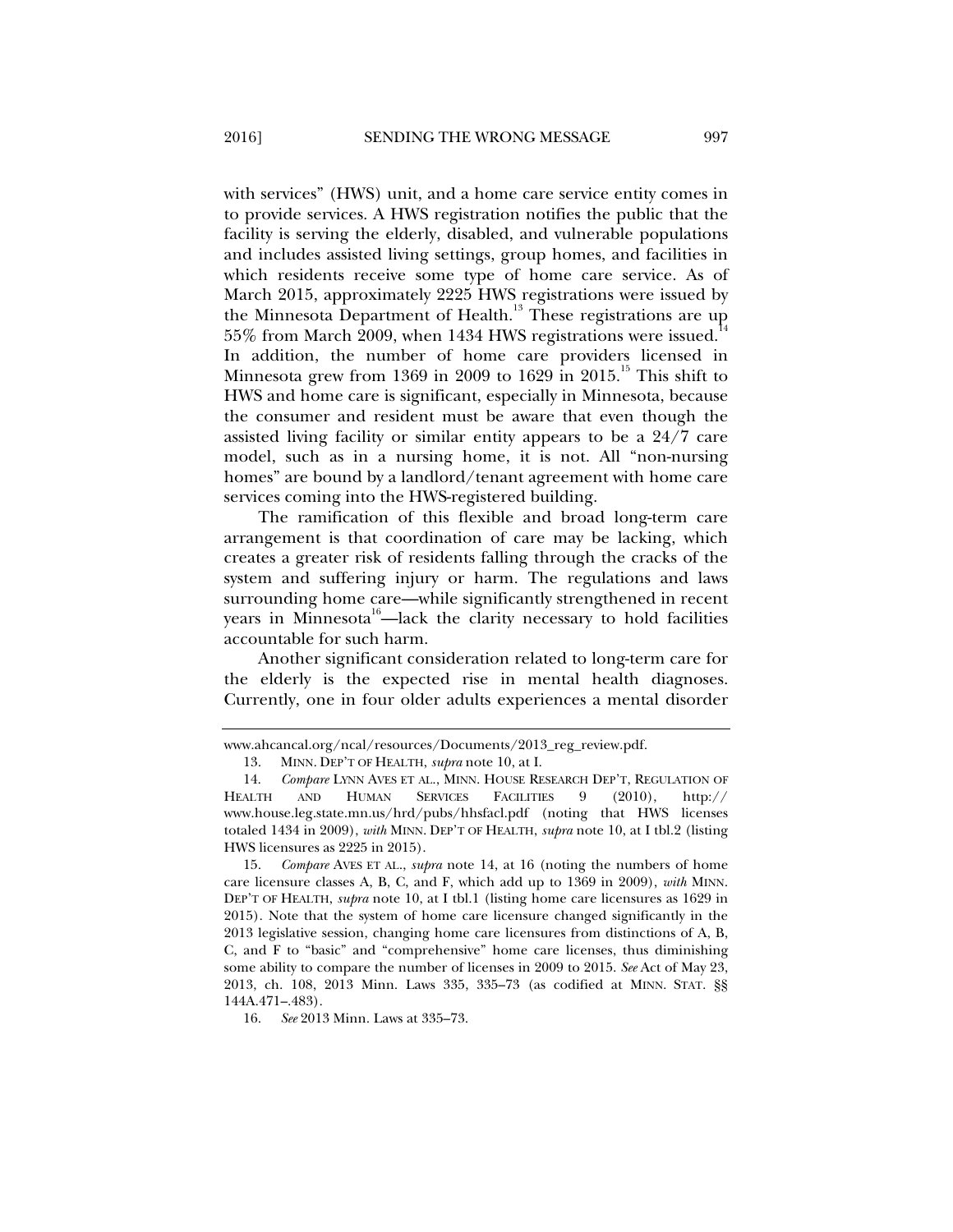such as depression, anxiety, or dementia, and an estimated twothirds of older adults with mental health diagnoses do not receive necessary treatment.<sup>17</sup> The number of older adults with mental health diagnoses is expected to double to  $15$  million by  $2030$ .<sup>18</sup> In Minnesota, the number of individuals age sixty-five and older with Alzheimer's disease, the most common form of dementia, is expected to rise 34.8% from 2015 to 2025—from 89,000 to  $120,000.<sup>19</sup>$ 

With the increase in the number of older adults needing longterm care services and the increase in diagnoses such as Alzheimer's, comes greater vulnerability for residents.<sup>20</sup> With greater vulnerability comes greater potential for harm and injury. Laws and regulations exist for protection from such harms, such as the Omnibus Budget and Reconciliation Act of 1987 (OBRA '87), which established regulations for nursing homes*.* <sup>21</sup> While it is arguable that such regulations apply to assisted living and other long-term care models in Minnesota, the law does not present clear standards by which breaches of the standard of care can be measured in the home care setting.<sup>22</sup> When accountability for such harm is pursued, whether in the nursing home or home care model, the law provides barriers to resolution that diminish the voice of the older population.

#### III. ISSUES

A majority of long-term care providers in Minnesota are performing great services to the older population. They face adverse circumstances yet strive daily to meet the needs of

 <sup>17.</sup> *Healthy Aging Fact Sheet*, NAT'L COUNCIL ON AGING, https://www.ncoa.org /wp-content/uploads/FactSheet\_HealthyAging.pdf (last updated Jan. 2014).

 <sup>18.</sup> *Id.* 

 <sup>19.</sup> *2015 Alzheimer's Disease Facts and Figures*, ALZHEIMER'S ASS'N, http:// www.alz.org/facts/downloads/facts\_figures\_2015.pdf (last visited May 8, 2016).

 <sup>20.</sup> *See, e.g.*, CTRS. FOR DISEASE CONTROL & PREVENTION, LONG-TERM CARE PROVIDERS AND SERVICES USERS IN THE UNITED STATES: DATA FROM THE NATIONAL STUDY OF LONG-TERM CARE PROVIDERS, 2013–2014, at 40 (2016), http:// www.cdc.gov/nchs/data/series/sr\_03/sr03\_038.pdf (documenting Alzheimer's disease incidence across care settings).

 <sup>21.</sup> Omnibus Budget Reconciliation Act of 1987, Pub. L. No. 100-203, 101 Stat. 1330 (1987) (codified as amended at 42 U.S.C. §§ 1395i-3(b)(4), 1396(b)(4)); 42 C.F.R. § 483.25 (2015). *See generally* 42 U.S.C. ch. 7 (2012); *id.* § 1302.

 <sup>22.</sup> *See generally* MINN. STAT. ch. 144A (2014).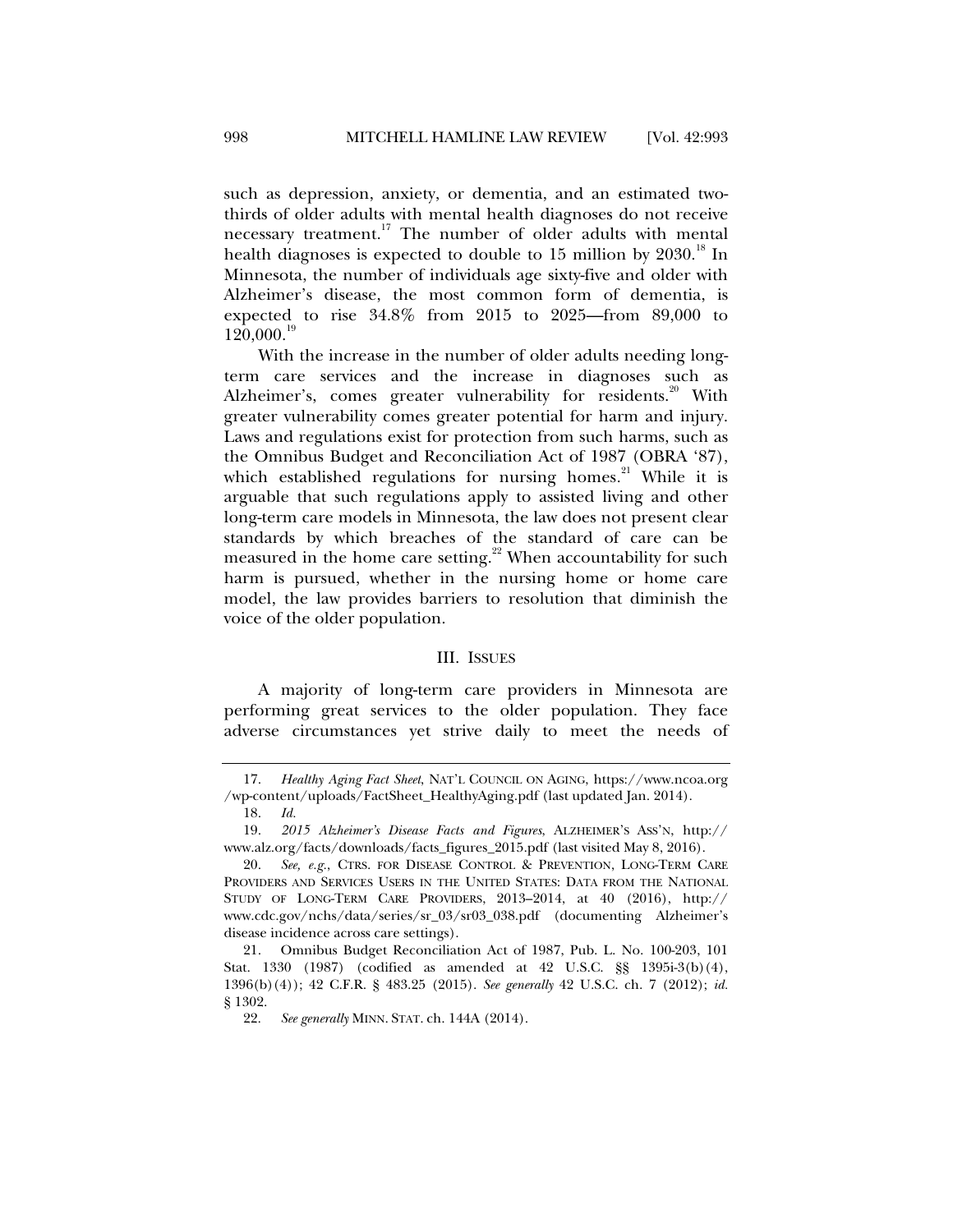residents. Innovative ideas in long-term care continue to be pursued to reduce risk of harm and to improve services. However, injuries and death still occur. Based on this author's experience in bringing medical malpractice claims against long-term care facilities, most injuries in long-term care facilities center on four main themes: (1) lack of training; (2) lack of equipment; (3) lack of staffing; and (4) lack of coordination of care. Common injuries include falls, pressure sores, infections, and medication errors. Less common, but on the rise, are assault (including sexual assault), abuse, and drug diversion via taking of the elders' medication. The ramifications of injury in a vulnerable population have a spiral effect. The resident who falls and experiences a hip fracture at age eighty-five or ninety may never walk again because he or she is not a candidate for surgery and is unable to regain strength to fully heal. An unchecked pressure sore on the feet can lead to gangrene and amputation, particularly for someone with peripheral vascular complications. Knowledge of the preexisting conditions do not excuse poor care but rather allow for increased notice to provide good care to account for the risk factors present.

Today, many providers split out their approach to care, particularly with the home care model. The home care provider that is a main presence at the facility or at home often performs the activities of daily living but not skilled care, such as wound care.<sup>23</sup> A wound care provider comes in specifically to treat the wound but not to provide other services, even in nursing homes at times.  $24 A$ hospice team often comes in separately from the nursing home or home care staff.<sup>25</sup> The resident already likely has a doctor who makes quarterly (or sometimes monthly) rounds and a nurse practitioner that may see the resident monthly. Fractionated care often means that a particular care issue gets lost in the shuffle and the resident suffers. No sole provider or care facility sees themselves as having the responsibility to follow through on

 <sup>23.</sup> *See generally* ASSISTED LIVING REVIEW 2013, *supra* note 12.

 <sup>24.</sup> For more information on wound care, see *Publications,* JEFFREY M. LEVINE, http://jmlevinemd.com/publications (last visited May 8, 2016); *Educational and Clinical Resources*, NAT'L PRESSURE ULCER ADVISORY PANEL, http://www.npuap.org /resources/educational-and-clinical-resources/ (last visited May 8, 2016).

 <sup>25.</sup> *See, e.g.*, Matthew E. Misichko, *A Help-Ing Hand: How Legislation Can Reform the Affordable Care Act and Hospice Care to Prioritize Comfort and Prepare for the Baby Boomer Generation*, 21 ELDER L.J. 419, 431–32 (2014) (noting the congressionally intended separateness of hospice care from nursing home care).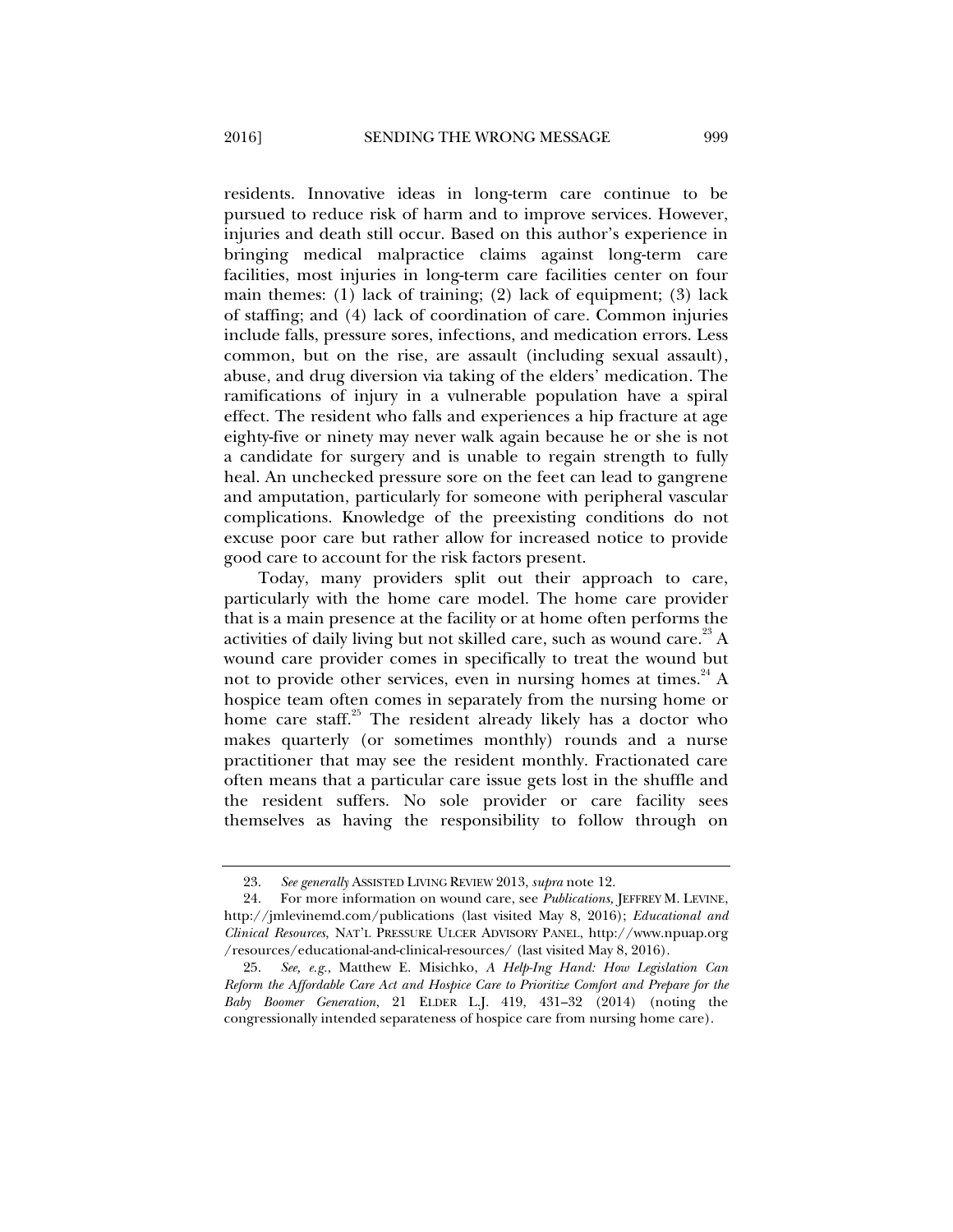ensuring that a condition is not worsening or reporting changes in condition. Changes in condition present one of the greatest challenges for providers. Under  $42$  C.F.R. §  $483.10(b)(11)(i)$ , the provider has the duty to notify a resident's physician and family member about any changes in condition.<sup>26</sup> This one duty becomes extremely challenging with multiple providers involved in care, yet the duty remains and the resident relies on the facility to intervene when harm arises.

Regardless of how and why injury or death occurred, the law allows older adults, just like their younger counterparts, to seek redress through the courts. Theoretically, the older adult could bring a claim of medical malpractice and seek damages for injury as a result of a breach of standard of care. The older adult has the time, resources, and capacity to hire an attorney to seek compensation. Theoretically, the injury could be isolated to the particular breach and experts could testify as to what medical conditions are related to the injury. The courthouse doors provide equal opportunity to older adults to work through the process to resolve the matter. Theoretically, the family members left behind after a death are able to pursue the claim on behalf of their loved one, including getting medical records to investigate the harm done. Theoretically, the claim moves swiftly to resolution prior to the death of an older plaintiff. However, the human dynamic of medical malpractice claims on behalf of the elderly against longterm care providers is not confined to theory. In the real world, the voice of the elder is squeezed out by the practical implications of the law.

There are many practical barriers in medical malpractice claims brought by older adults against long-term care facilities. These barriers can be insurmountable in some cases, or more minor in others. But they nevertheless impede resolution in a manner not experienced by other age or ability groups. Legislators did not contemplate the impact of such laws on the older population, and that by highlighting these barriers, improvements can eventually be made in valuing the voice of the older population in the face of harm. Delay in medical malpractice claims on behalf of the elderly or vulnerable adults is extremely troubling given that if the elder dies, pain and suffering damages do not survive the decedent. This sends the wrong message to long-term care

 <sup>26. 42</sup> C.F.R. § 483.10(b)(11).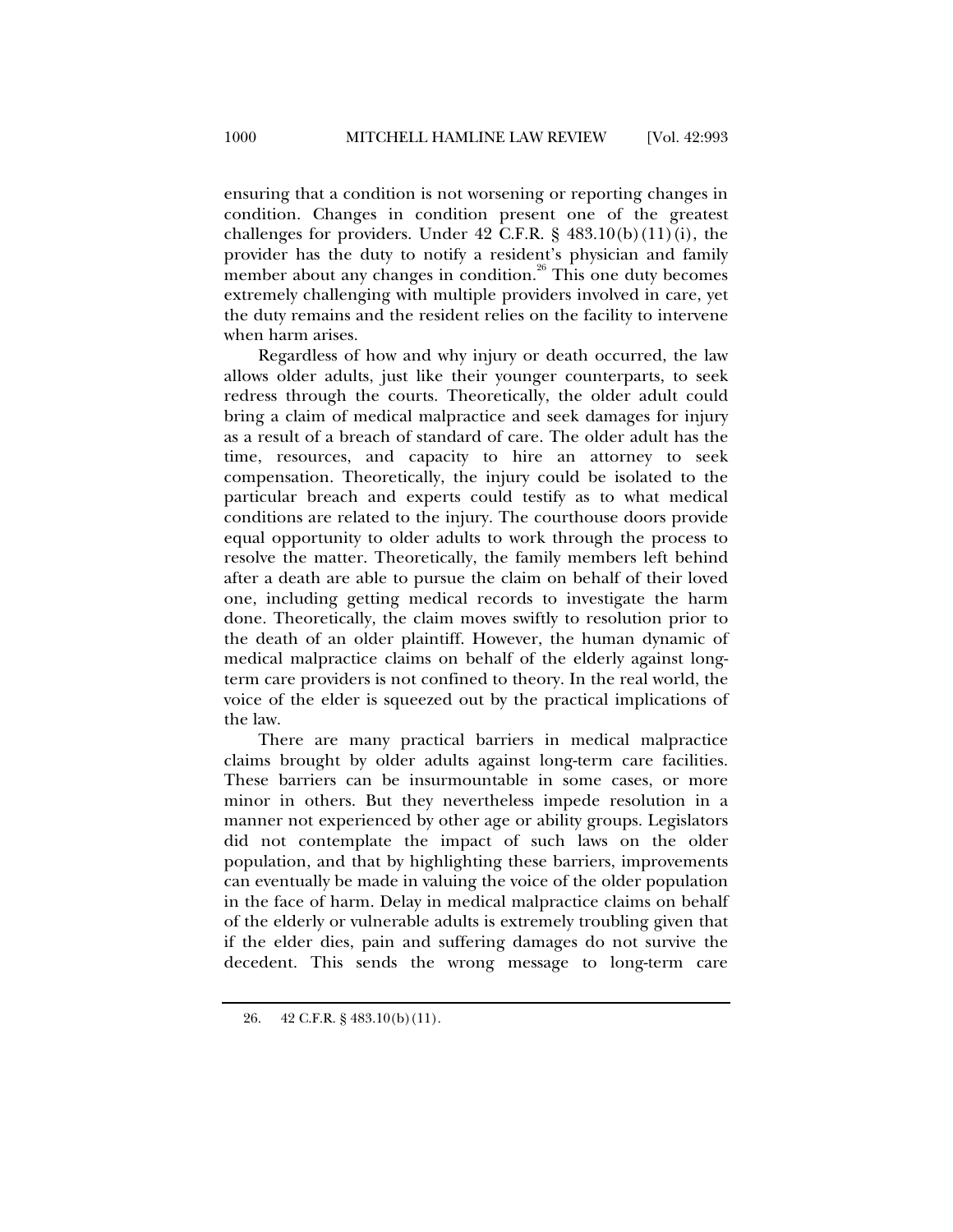providers—that even if the resident dies in the face of egregious negligence, the claim will most likely go away.

Below are some of the barriers experienced by the older population when bringing a medical malpractice claim:

#### *A. Providers Challenging Health Care Agent*

*Providers challenging that a health care agent has authority under a health care directive to make decisions as to care and at times to retrieve medical records, based on the principal lacking decision-making capacity.* 

Minnesota Statutes chapter 145C sets forth the requirements for executing a health care directive in Minnesota.<sup>27</sup> In other states,<sup>28</sup> a health care directive is also called an advanced care directive,<sup>29</sup> health care power of attorney,<sup>30</sup> or living will.<sup>31</sup> The general idea is to formalize an individual's wishes for care and/or to appoint a health care agent to make health care decisions for the individual. A health care directive may list both health care instructions, as well as appoint a health care agent, but need only do one of the two. $32$ 

Under Minnesota's health care directive statute, in order for the agency appointment (or any instructions for that matter) to "vest," or become valid, the principal must lack decision-making

 <sup>27.</sup> *See* MINN. STAT. ch. 145C.

 <sup>28.</sup> Minnesota Statutes chapter 145C and the language of "health care directive" replaces Minnesota Statutes chapter 145B, which used the old language of a "living will." *Compare* MINN. STAT. ch. 145C, *with* MINN. STAT. ch. 145B. Although Minnesota Statutes chapter 145B still exists on the books, it applies only to living wills executed before August 1, 1998. *See* MINN. STAT. § 145B.011.

 <sup>29.</sup> *E.g.*, ALA. CODE § 22-8A-4 (West, Westlaw through 2015 Reg., 1st Spec., and 2d Spec. Sess.); CAL. PROB. CODE § 4701 (West, Westlaw through 2015 Reg. Sess. and ch. 1 of 2015-2016 2d Ex. Sess.); MD. CODE ANN., HEALTH-GEN. § 5-601 (West, Westlaw through 2015 Reg. Sess. of Gen. Assemb.); 20 PA. STAT. AND CONS. STAT. ANN. § 5422 (West, Westlaw through 2015 Reg. Sess. Acts 1-96); TEX. HEALTH & SAFETY CODE ANN. § 166.002 (West, Westlaw through 2015 Reg. Sess. of the 84th Leg.).

 <sup>30.</sup> *E.g.*, N.Y. GEN. OBLIG. LAW § 5-1501(2)(j) (McKinney, Westlaw through 2016).

 <sup>31.</sup> *E.g.* 755 ILL. COMP. STAT. ANN. 35/1 (West, Westlaw through P.A. 99-495 of the 2015 Reg. Sess.); WIS. STAT. ANN. § 154.03 (West, Westlaw through 2015 Act 127).

 <sup>32.</sup> MINN. STAT. § 145C.03, subdiv. 1(6).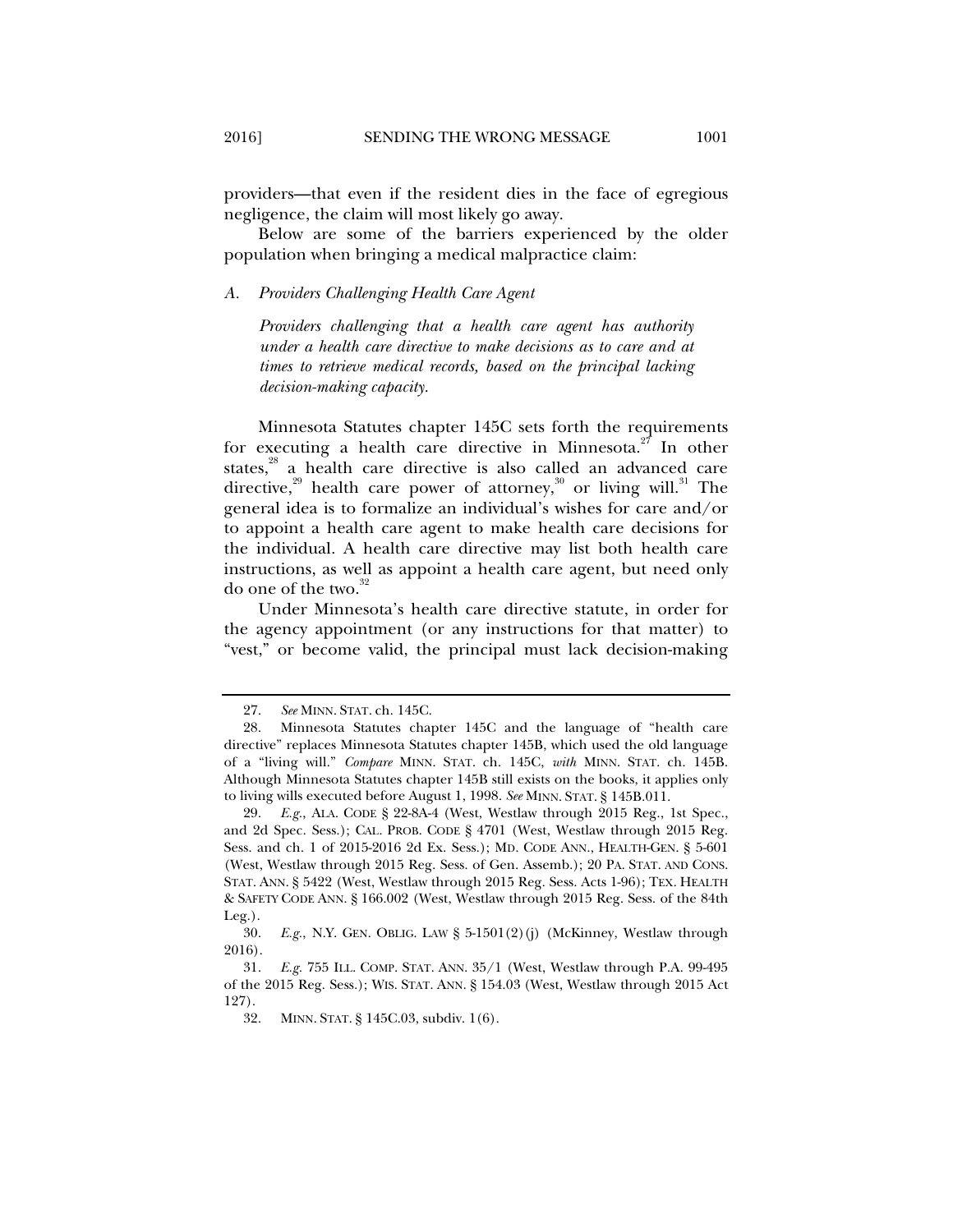capacity.<sup>33</sup> This means that before a health care provider may honor the agent's wishes or in some circumstances provide the agent with medical records, the provider may first determine whether the principal can make health care decisions on his or her own.34 With all the emphasis on having a health care directive on file with the provider, most of the time the health care provider will simply honor the authority given in the directive and is glad to be able to talk with someone in authority to facilitate decisions. However, based on Minnesota law, the provider may challenge whether the grant of authority has officially been made by requiring a finding that the principal lacks decision-making capacity.<sup>35</sup> Minnesota Statutes section 145C.01, subdivision 1(b) defines decision-making capacity as: "[T]he ability to understand the significant benefits, risks, and alternatives to proposed health care and to make and communicate a health care decision."<sup>30</sup>

Pursuant to Minnesota Statutes section 145C.02, the determination of decision-making capacity is to be made by the principal's attending physician $^{37}{:}$ 

A principal with the capacity to do so may execute a health care directive. A health care directive may include one or more health care instructions to direct health care providers, others assisting with health care, family members, and a health care agent. A health care directive may include a health care power of attorney to appoint a health care agent to make health care decisions for the principal when the principal, in the judgment of the principal's attending physician, lacks decision-making capacity, unless otherwise specified in the health care directive.

The provider may challenge that the health care directive is valid when he or she legitimately becomes concerned about

38. *Id.* § 145C.02.

 <sup>33.</sup> *Id.* §§ 145C.01, subdiv. 1b, 145C.02, 145C.06.

 <sup>34.</sup> *See id.* § 145C.08.

 <sup>35.</sup> *See id.* § 145C.06.

 <sup>36.</sup> *Id.* § 145C.01, subdiv. 1(b).

 <sup>37.</sup> Minnesota Statutes chapter 145C does not define the term "attending physician"; however, it is presumed to mean the treating and/or primary care physician. *Compare id.* § 145C.01, *with id.* § 145C.07, subdiv. 1, *and id.* § 145C.06. Additionally, an "attending physician" may not act as a health care agent if the physician is attending to the principal on the date of the execution of the health care directive. *Id.* § 145C.03, subdiv. 2(b)(1).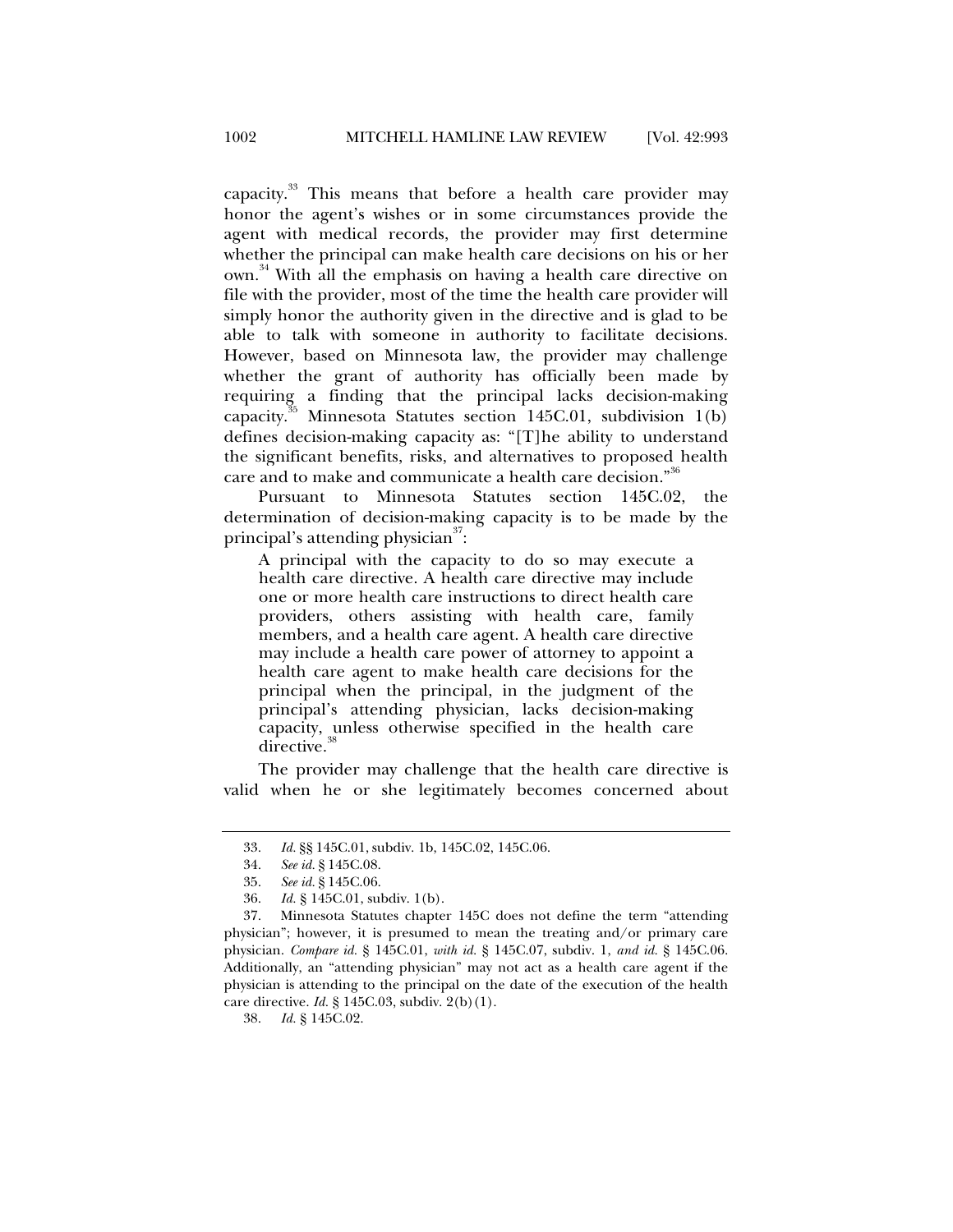listening to the agent when the principal can adequately understand and communicate his or her wishes. However, the provider may also use this required finding of decision-making capacity to manipulate a result. For instance, when the provider disagrees with the agent's decisions regarding the principal's health, the provider may state that it will not honor the health care directive because the principal can speak for himself or herself, thus blocking the influence and instructions of the agent. This blocking can happen in the nursing home setting when the agent wants to send the principal to the hospital (or does not want to), and the provider believes otherwise.

One part of the health care directive is often authorizing the agent to receive medical records.<sup>39</sup> In fact, drafters of a health care directive should specifically include language that appoints the agent as a "personal representative" under the Health Insurance Portability and Accountability Act of 1996 (HIPAA), authorizing the agent to receive medical records (otherwise known as "protected health information"). If an injury occurs in a nursing home and the agent wishes to investigate the matter by reviewing medical records, the agent may be blocked from receiving medical records pending a determination by a physician that the resident lacks the requisite decision-making capacity.<sup> $40$ </sup> As a further potential hurdle in the process, the resident likely utilizes the physician associated with the nursing home as a primary care and treating physician, so the possibility exists that the physician may simply say that the principal lacks decision-making capacity. Not to mention, the physician may visit once every three months and thereby delay getting an opinion on the principal's decision-making capacity.

Nothing in Minnesota Statutes chapter 145C precludes the agent from adding other wishes to the document, thus adding to or

 <sup>39.</sup> *Id.* § 145C.08.

 <sup>40.</sup> This author has experienced this delay in obtaining records, with the nursing home stating that because the resident moved to another facility, the facility could not honor the agent/claimant's request for medical records because it could not evaluate the former resident's current condition to determine if he or she lacked decision-making capacity, pursuant to Minnesota Statutes chapter 145C. The provider was willing to accept the written opinion of the former resident's current physician as to decision-making capacity, but the process caused considerable delay. Delay is the nemesis of elder medical malpractice claims in Minnesota, given that if the resident dies, pain and suffering damages do not survive the decedent.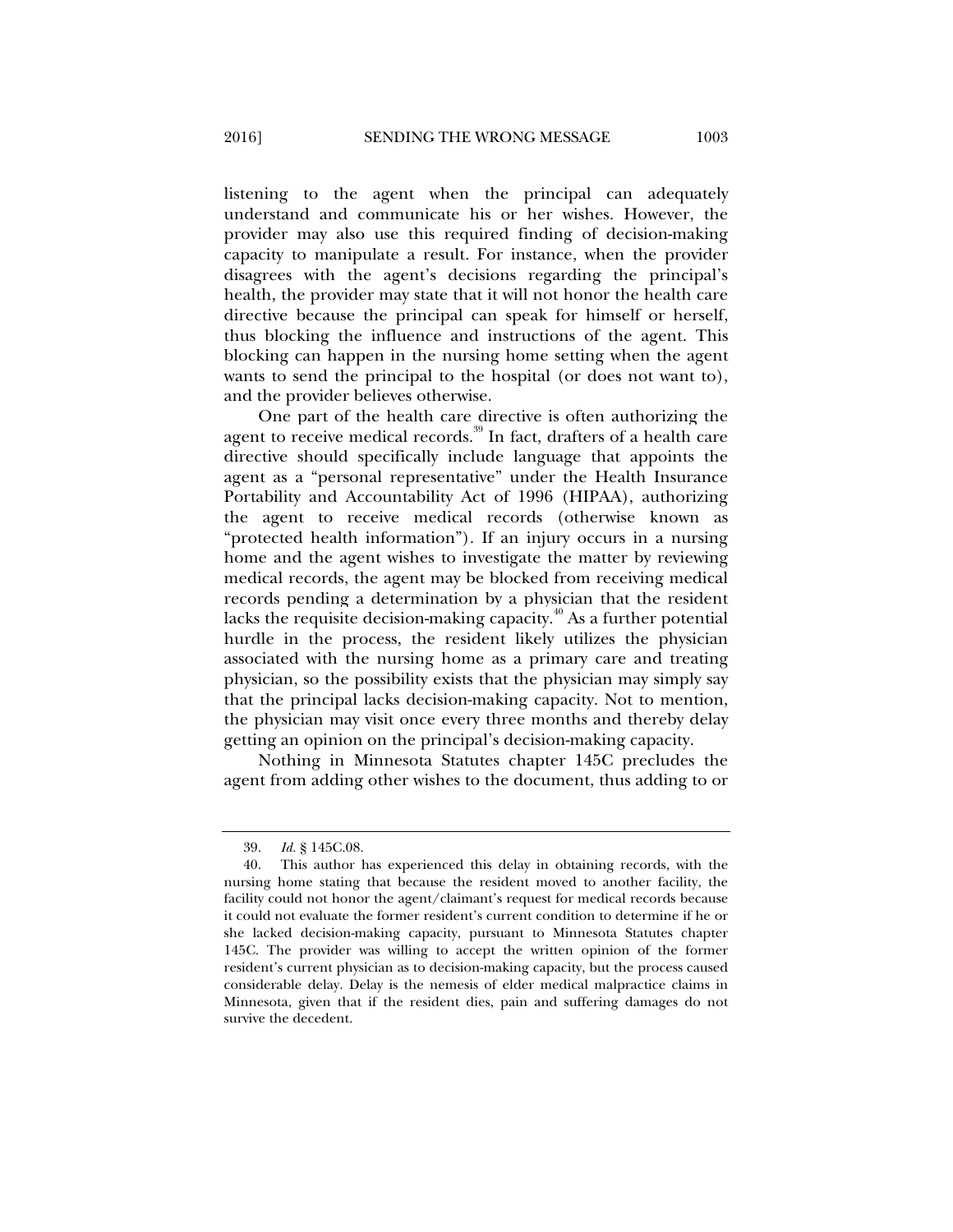amending statutory language.<sup>41</sup> In fact, Minnesota Statutes section 145C.02 specifically states that the agent is appointed when the attending physician determines that the principal lacks decisionmaking capacity, "unless otherwise specified in the health care directive."<sup>42</sup> Minnesota Statutes section 145C.05, subdivision 2(c) even more clearly states that "[a] health care directive may authorize a health care agent to make health care decisions for a principal even though the principal retains decision-making capacity."<sup>43</sup>

Therefore, to avoid the above delays, the drafter of the health care directive should: (1) ensure that HIPAA language is in the directive to allow for retrieval of medical records; (2) ensure that language for retrieval of medical records states that the agent has authority to do so, regardless of decision-making capacity; and (3) ensure that language regarding the appointment of the agent includes that an agent is appointed, regardless of decision-making capacity.44 While perhaps not foolproof in eliminating inquiry into whether the appointment has occurred, it may reduce hurdles in recognizing the grant of authority in the health care directive.

#### *B. Interpretation by Providers Concerning Medical Records Access*

*The interpretation by health care providers that once a person dies, the authority granted under the health care directive to retrieve medical records ceases.* 

When a loved one dies, the family naturally seeks answers. They want to know what happened, how their loved one died, and who may have been present or involved. This is particularly so in a long-term care setting when the expectation is that the resident is in the nursing home or assisted living facility specifically for the purpose of preventing injury or death by getting around the clock care. Some facilities will meet with the family and attempt to explain as best they can what happened. However, other facilities

 <sup>41.</sup> *See* MINN. STAT. § 145C.05.

<sup>42.</sup> *Id.* § 145C.02.<br>43. *Id.* § 145C.05.

*Id.* § 145C.05, subdiv. 2(c).

 <sup>44.</sup> Note that under some circumstances the health care directive should not include language by which the agent can act even if the resident has decisionmaking capacity, such as to prevent family members from making health care decisions that do not promote the best interests of the resident (based on the wishes of the resident).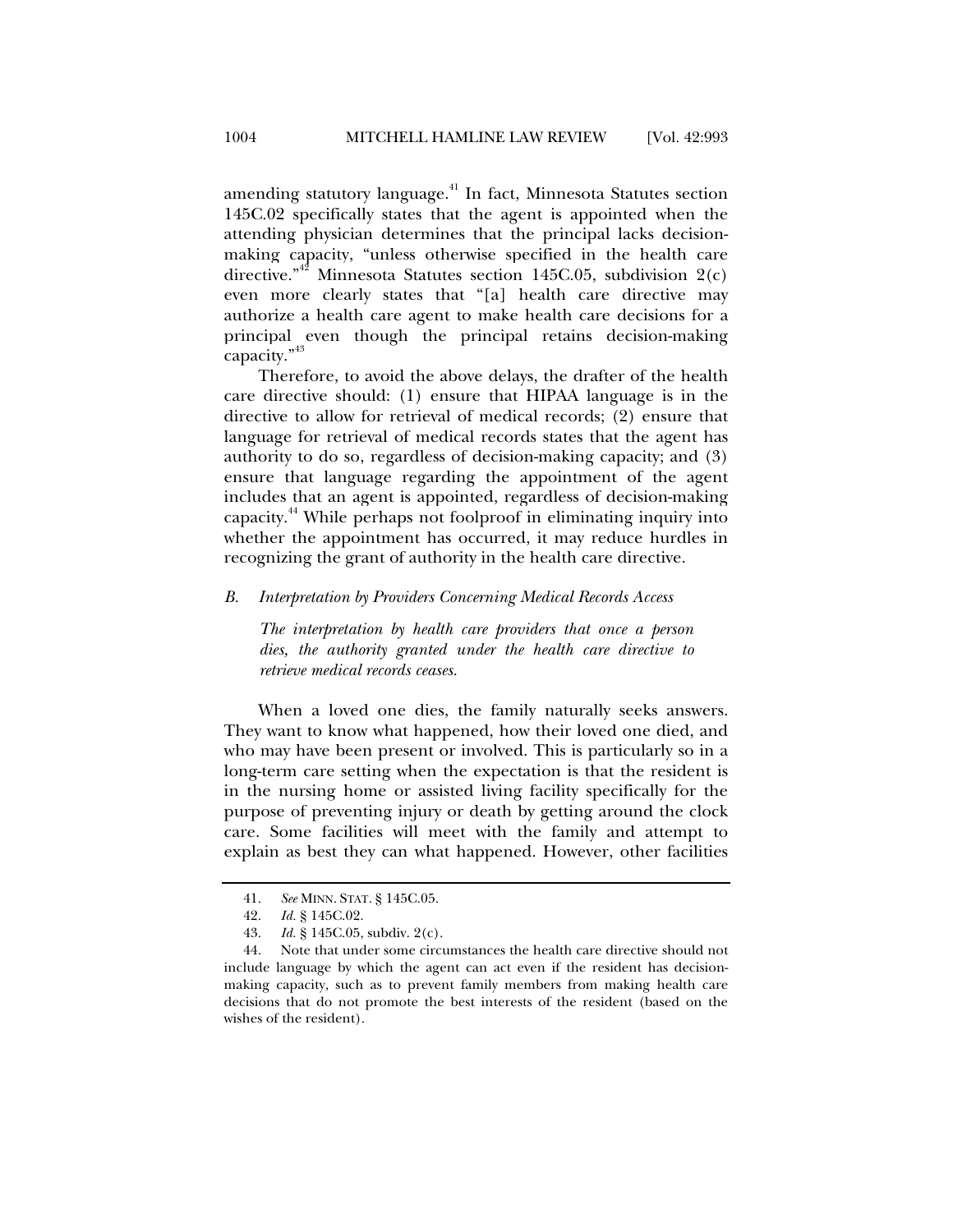will block information requests. This is particularly disadvantageous for bringing a medical malpractice claim since the plaintiff must seek review of medical records by a qualified provider who determines that negligence occurred prior to filing suit.<sup>45</sup> If the family is not able to get the medical records, they cannot get the requisite review to bring a claim.<sup>46</sup>

If the decedent had a health care directive allowing an agent to receive medical records, the provider will state that the ability for another to get medical records through the directive ceased upon death. However, that is not entirely true. Minnesota's health care directive statute does not specifically address whether the authority granted under the directive ceases upon death.<sup>47</sup> It certainly does not state that the health care directive ceases upon death, and in fact provides evidence that it is contemplated that the directive would continue after death. Minnesota Statutes section 145C.05, subdivisions  $2(a)(5)$  and  $(7)$ , suggest that the health care directive include instructions related to anatomical gifts and funeral directives, both of which would need to be carried out after death.<sup>48</sup>

The following authority specifically allows a health care directive to continue to be effective even after death.

#### *1. Family Member if Government Entity*

Medical records from a government hospital or entity are made available to the surviving spouse, parents, children, siblings, and health care agent of the decedent pursuant to Minnesota Statutes section 13.384, subdivision  $3(e)$ .<sup>49</sup>

#### *2. Surviving Spouse, Parents, and Representative*

Minnesota Statutes section 144.291, subdivision 2(g), defines a "patient" as the individual receiving treatment as well as the surviving spouse, parents, and representative of the individual.<sup>50</sup>

 <sup>45.</sup> Minnesota Statutes section 145.682, subdivision 2 requires expert opinions in civil claims against a medical provider that allege a breach of the standard of medical care.

 <sup>46.</sup> *See id.*

 <sup>47.</sup> *See id.* § 145C.02.

<sup>48.</sup> *Id.* § 145C.05, subdivs. 2(a)(5), (7).<br>49. *Id.* § 13.384, subdiv. 3(e).

*Id.* § 13.384, subdiv. 3(e).

 <sup>50.</sup> *Id.* § 144.291, subdiv. 2(g).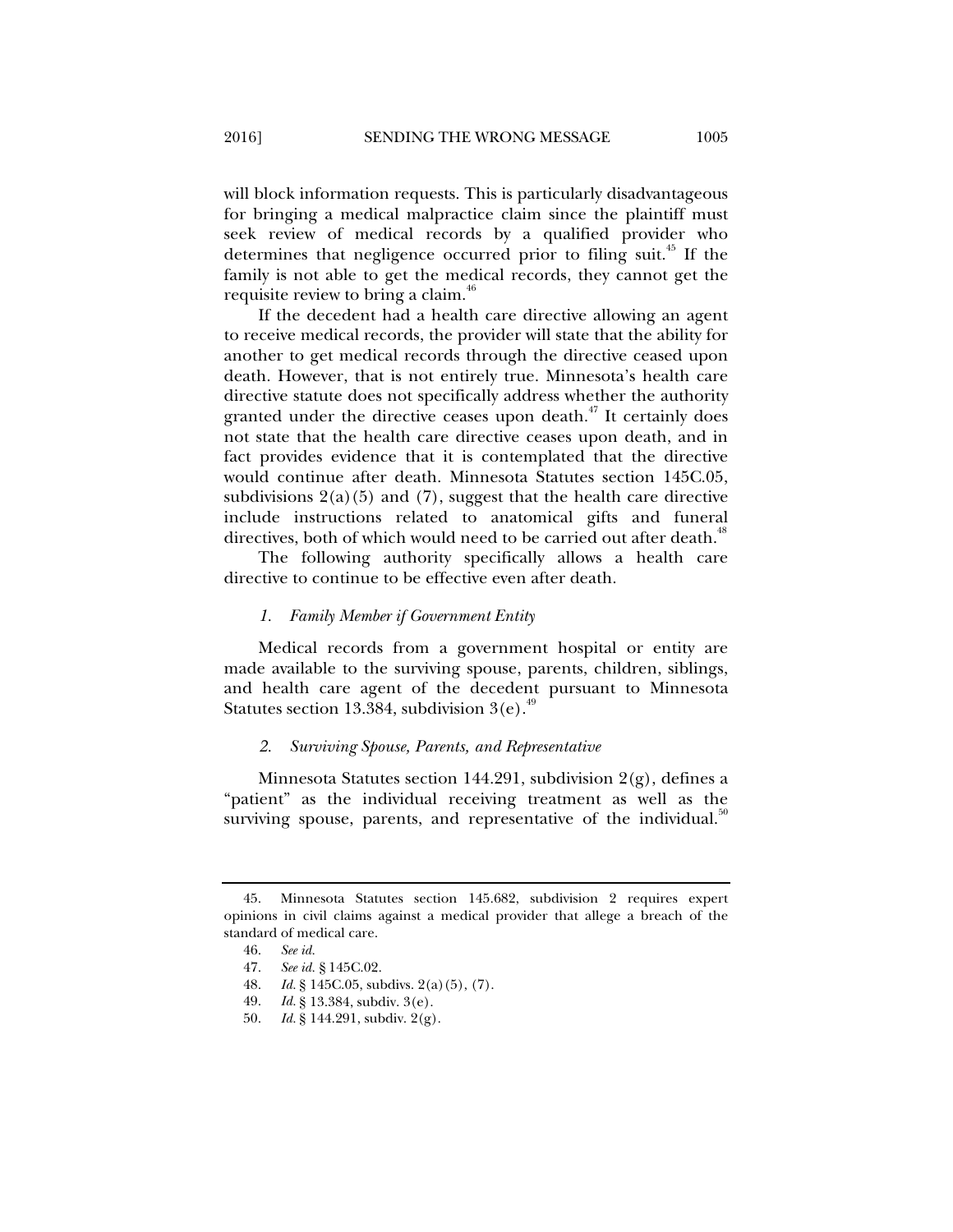Minnesota Statutes section 144.292, subdivision 5, states that the patient must be given a copy of his or her medical records.<sup>5</sup>

#### *3. Personal Representative Appointed Via a Will*

Even absent the formal appointment of the personal representative of an estate, a provider must also provide protected health information to a person appointed as personal representative in a will. This right to medical records of a decedent is generally recognized in Minnesota due to the personal representative being specifically allowed access to medical records under Minnesota Statutes section 144.293, subdivision  $2^{32}$ 

#### *4. Personal Representative of the Estate of the Deceased Individual*

Under federal law, the provider must disclose protected health information, upon request, to the personal representative of the estate of the decedent.<sup>53</sup> In this case, the personal representative stands in the shoes of the decedent in making the request, as if the deceased individual made the request.<sup>54</sup>

#### *5. Family Members Involved in the Care of Decedent Prior to Death*

Effective March 26, 2013, the HIPAA/HITECH Act Omnibus Final Rules<sup>55</sup> went into effect, making several clarifications to what is known at the "Privacy Rule" under  $45$  C.F.R. § 164.<sup>56</sup> The Privacy Rule contains language that regulates the dissemination of protected health information. $57$  As one of the clarifications of the 2013 Omnibus Rule, providers are to disclose the protected health information of a decedent to family members and others who were involved in the care or payment for care of the decedent, prior to death.58 The term "involved in care" is defined as the provider

 <sup>51.</sup> *Id.* § 144.292, subdiv. 5.

 <sup>52.</sup> *Id.* § 144.293, subdiv. 2.

 <sup>53.</sup> *See* 45 C.F.R. § 164.502(g)(4) (2015).

<sup>54.</sup> *Id.* § 164.502(g)(1).

 <sup>55.</sup> *See* Modifications to HIPAA Rules, 78 Fed. Reg. 5566-01 (Jan. 25, 2013).

 <sup>56. 45</sup> C.F.R. § 164.

 <sup>57.</sup> *See id.* § 160.103 (defining "protected health information").

 <sup>58.</sup> The Code of Federal Regulations provides:

If the individual is deceased, a covered entity may disclose to a family member, or other persons identified in paragraph (b)(1) of this section who were involved in the individual's care or payment for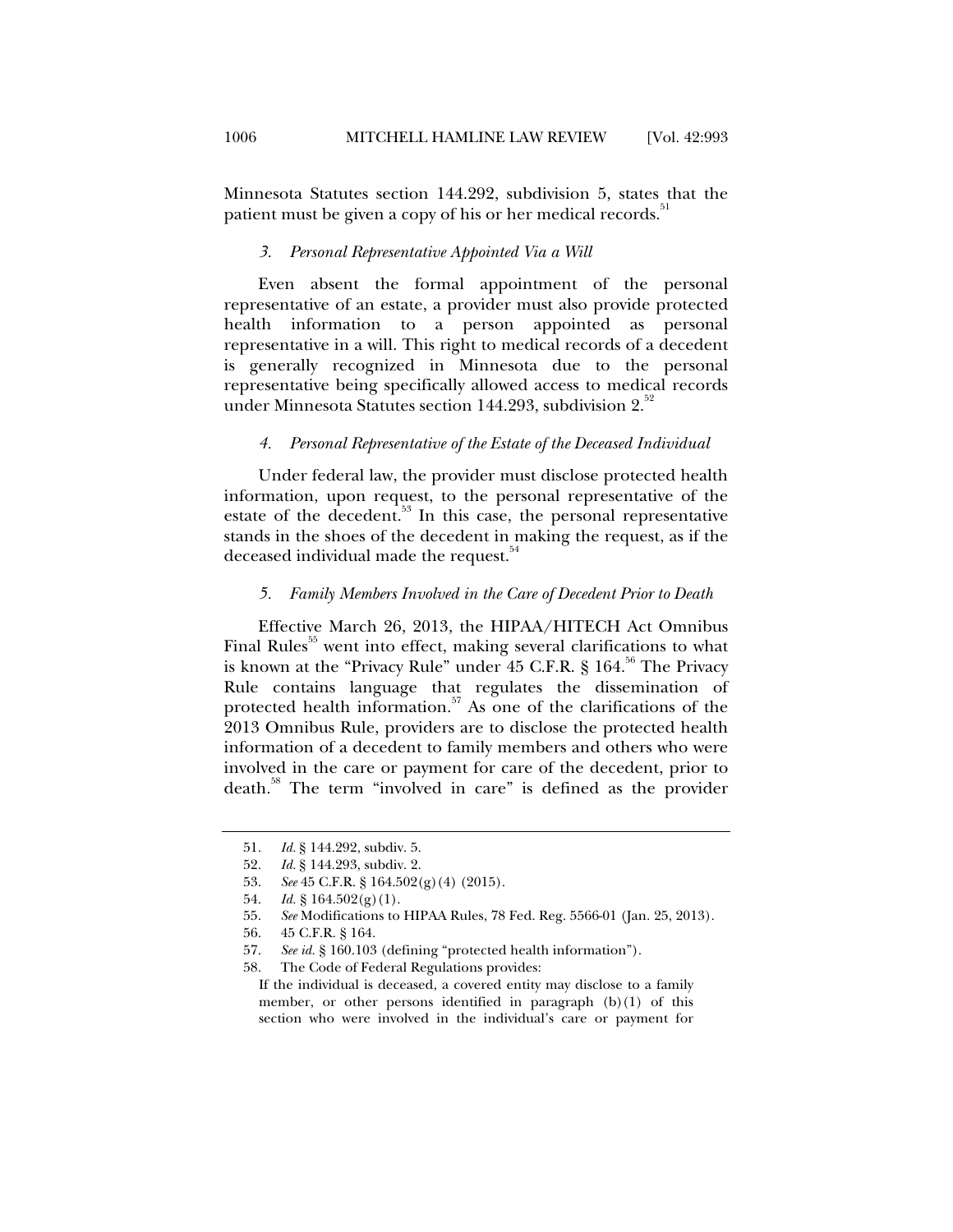having "reasonable assurance" that the family member was involved in the decedent's care.59 However, the provider is not *required* to supply the requested information if the provider believes that disclosure is not appropriate; rather disclosure is *permitted*. 60

*C. Legal Authority to Get Decendent's Medical Records* 

*If the provider will not recognize the legal authority to get medical records of a decedent, a trustee must be appointed to get medical records.* 

Even though the family should be able to get medical records on behalf of a decedent based on the aforementioned provisions listed in this article, the provider may yet resist disclosure of the medical records. Particularly with the newer Privacy Rule, disclosure of medical records to a family member who was involved with the decedent's care prior to death is allowed but not required.<sup>61</sup> At times, providers seem to utilize HIPAA privacy rules as a sword and not a shield when preventing disclosure of medical records in follow-up to an injury or death of a vulnerable adult. Pursuant to Minnesota Statutes section 573.02, subdivision 3, a trustee must be appointed to bring a legal claim of wrongful death, or of personal injury where the decedent's death is unrelated to the injury. $62$  Being appointed as a trustee is distinct from being appointed as a personal representative of an estate. The authority of the trustee is generally recognized by providers as allowing disclosure of medical records.<sup>63</sup> However, it comes at a cost, both monetarily and—at times—personally, to even get the records for review of a possible injury or death claim.<sup>64</sup>

60. *See* Modifications to HIPAA Rules, *supra* note 55, at 5615–16.

- 63. *See* Modifications to HIPAA Rules, *supra* note 55, at 5615.
- 64. *See supra* Section III.C; *infra* Section III.D.

health care prior to the individual's death, protected health information of the individual that is relevant to such person's involvement, unless doing so is inconsistent with any prior expressed preference of the individual that is known to the covered entity.

*Id.* § 164.510(b)(5).

 <sup>59.</sup> *Id.* § 164.510(b)(1); *see* Modifications to HIPAA Rules, *supra* note 55, at 5615.

 <sup>61.</sup> *Id.*

 <sup>62.</sup> MINN. STAT. § 573.02, subdiv. 3 (2014).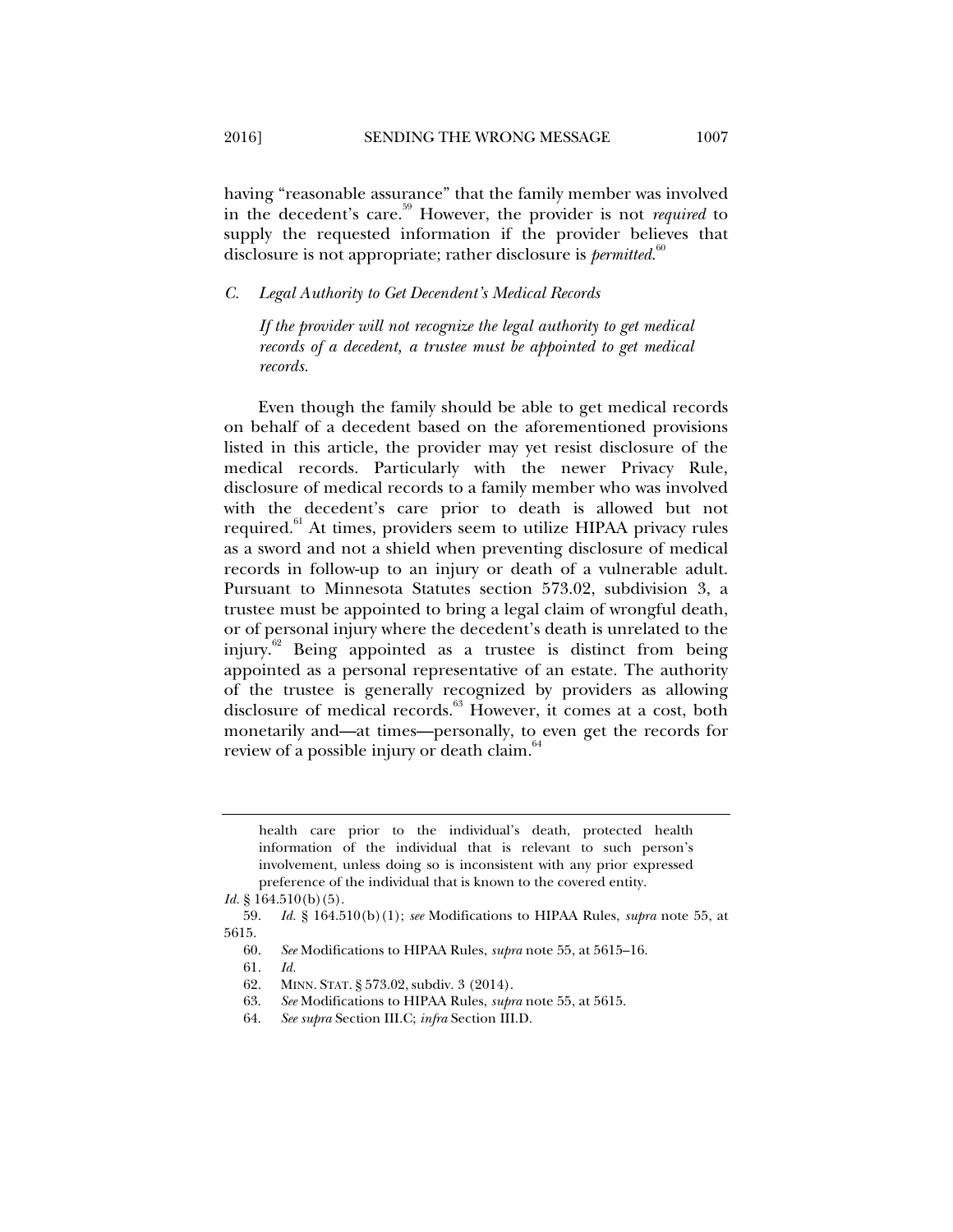*D. Rejection of Authorization for Release of Medical Information* 

*The provider's rejection of an authorization for release of medical information must meet the elements of compliance under federal law.* 

Under federal HIPAA regulations regarding the disclosure of protected health information, an authorization to release information must contain certain statements and information.<sup>65</sup> Persons seeking to receive information need not use the provider's own authorization. Instead, they can use an authorization that is in compliance with HIPAA regulations. The patient, by and through any designated third party, has a right of access to his or her protected health information.<sup>66</sup> Furthermore, the provider is to supply the requested information within thirty days.<sup>67</sup> While the authorization and right of access may be enforced through an administrative complaint through the Office of Civil Rights, such delay may prove costly to the elderly claimant.<sup>68</sup>

#### *E. Appointment of Trustee Process Is Not Conducive to Elder Client*

*The appointment of trustee process itself is not conducive to the elder client.* 

As stated above, Minnesota Statutes section 573.02 dictates that a trustee be appointed to bring a wrongful death or personal injury claim on behalf of a decedent.<sup>69</sup> In other states, the personal representative of the estate of the decedent is authorized to bring the wrongful death or injury claim but not in Minnesota. Minnesota has a unique process of appointing a "trustee for the next of kin."70 The process of trustee appointment is explained in the Minnesota General Rules of Practice, Rule 144.01, but the rule was not designed with elder decedents in mind, causing additional

 <sup>65.</sup> *See* 45 C.F.R. § 164.508(b)–(c) (2015).

 <sup>66.</sup> *See id.* § 164.524(a).

 <sup>67.</sup> *Id.* § 164.524(b)(2)(i).

 <sup>68.</sup> *See generally HIPAA What to Expect*, U.S. DEP'T HEALTH & HUM. SERVS., http://www.hhs.gov/ocr/privacy/hipaa/complaints/index.html (last visited May 8, 2016).

 <sup>69.</sup> *See* MINN. STAT. § 573.02, subdiv. 3 (2014).

 <sup>70.</sup> *See* Ortiz v. Gavenda, 590 N.W.2d 119, 122 (Minn. 1999).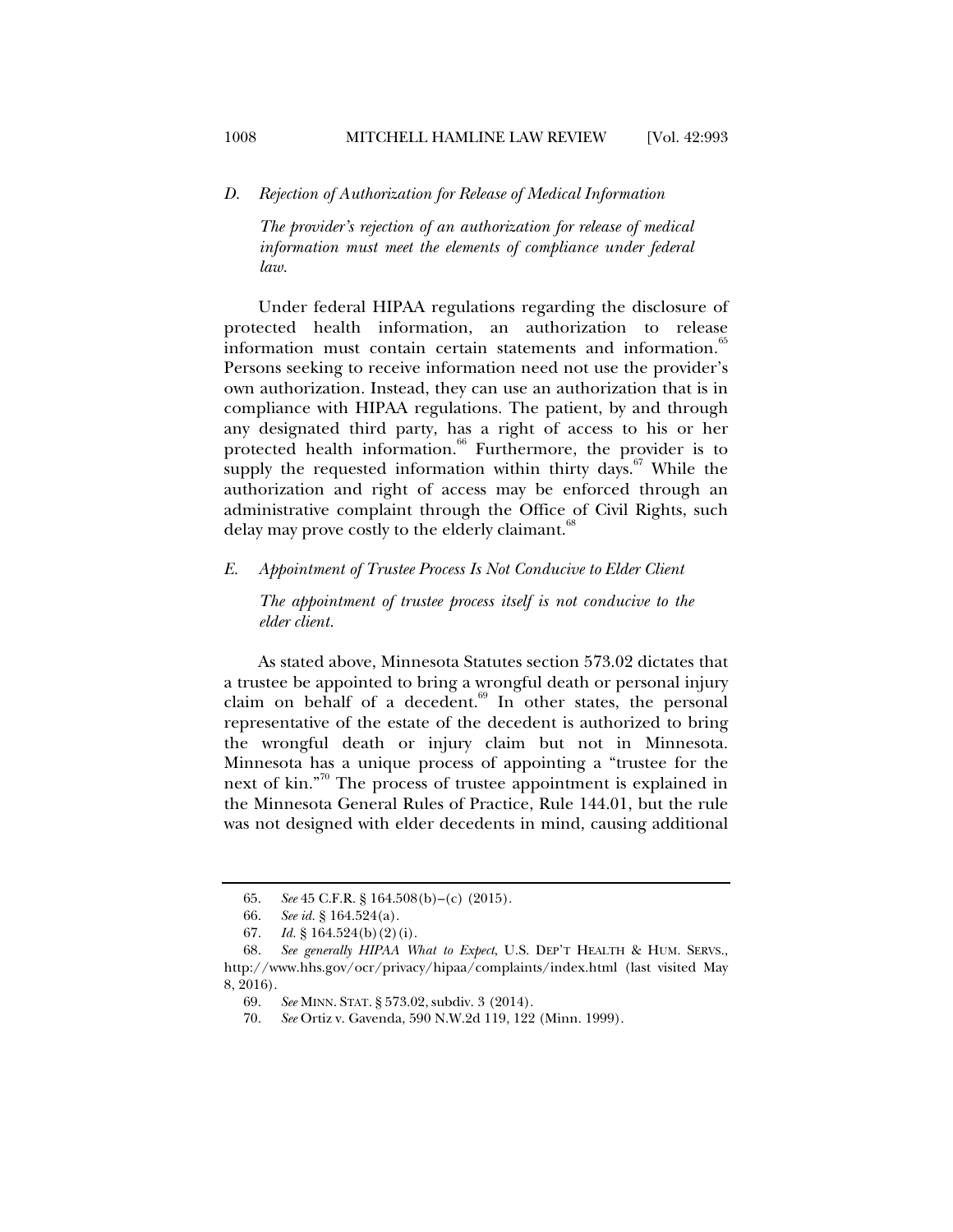hurdles to bringing such a claim likely not intended under the  $law.<sup>71</sup>$ 

First, the trustee appointment requires notification to the next of kin of the decedent, defined as the living spouse, parents, children, grandparents, and siblings of the decedent.<sup>72</sup> When the elder client is often age seventy-five or higher, notifying the siblings of the decedent can pose a problem. Oftentimes those siblings are in nursing homes or advanced in years themselves, with little connection to the decedent at this phase in life. Knowing their current contact information is the first challenge. Getting a signature for any consent to an appointment of trustee poses another challenge, given that the person may not have an attorneyin-fact appointed to sign documents and the elderly sibling may not be able to sign themselves. Generally, if all next of kin consent to the appointment, the court will appoint the trustee without a hearing.<sup>73</sup> However, a hearing may be necessary if consent is unobtainable due to the advanced age of a sibling, which further adds to the expense of appointing a trustee. Remember that the appointment may be sought to simply get authority to receive and review medical records for the possibility that a claim may be brought. More often than not, the siblings want nothing to do with the legal claim and appointment of trustee, but the law requires that the trustee represent the elderly sibling.

Second, if a claim is brought by the trustee, any settlement or award must be disclosed to the next of kin to allow them to consent to the distribution and/or have an opportunity to be heard in a court hearing. Given that most of the time the siblings are uninvolved with the decedent, it is often reasonable for them to receive no recovery. However, the trustee runs the risk that a sibling—if able—may object to little to no recovery and thus change expectations of the next of kin as to recovery. For example, usually the children are bringing the claim and divide any award amongst themselves, given the lack of connection of the decedent to his or her siblings at that time.

Finally, in an older resident, second marriages, adopted, or long-lost children are not uncommon. In one case, the decedent had long ago ceased contact with his biological children for several

 <sup>71.</sup> MINN. GEN. R. PRAC. 144.01.

 <sup>72.</sup> *Id.* R. 144.01.

 <sup>73.</sup> *Id.* R. 144.02.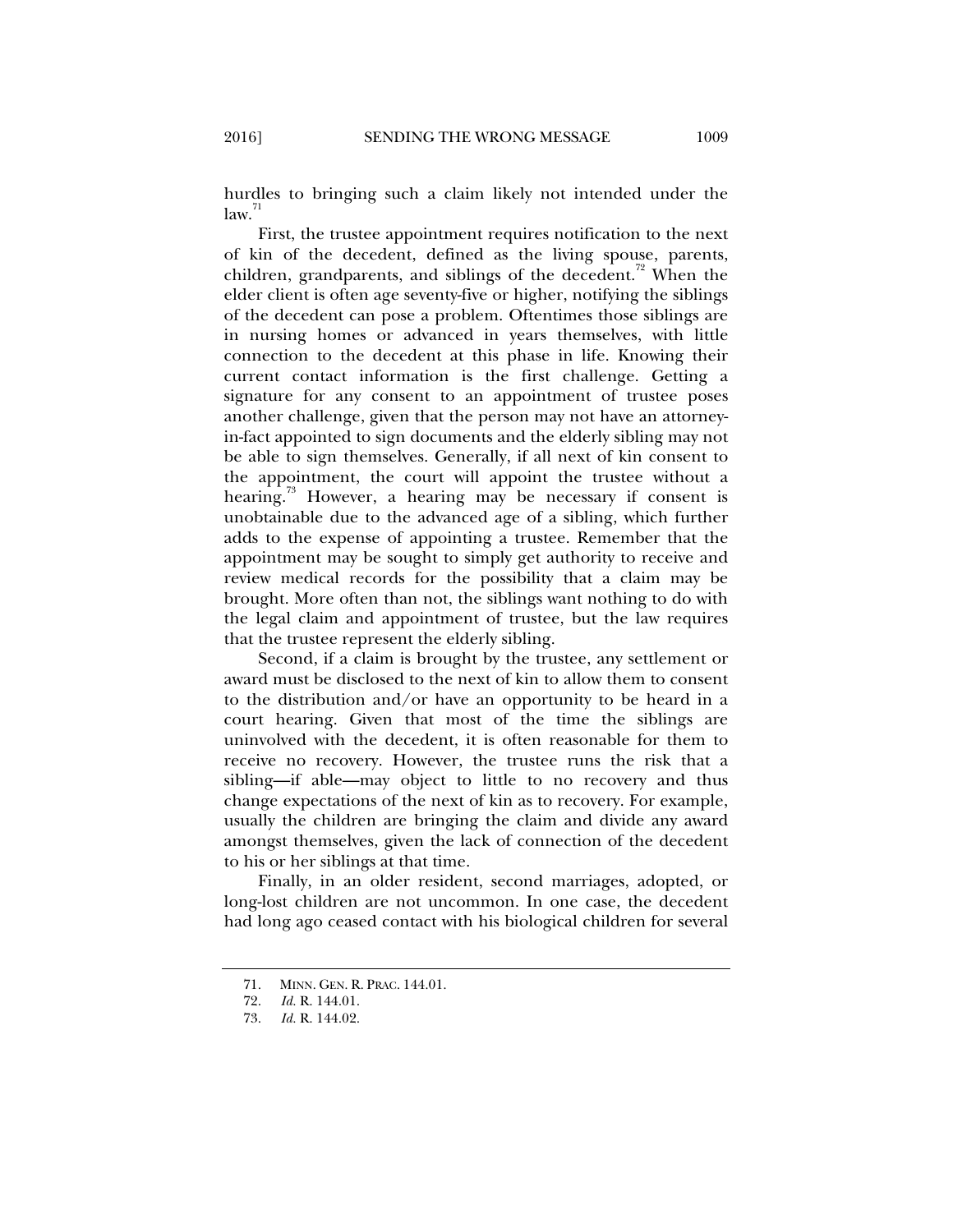reasons, yet the stepfather of the children did not adopt them. The children were difficult to locate and the process brought about many painful memories regarding a father they never really knew who was now tragically dead as a result of an incident in a nursing home. Determining who are the next of kin is a process in and of itself that is quite complex given decades' worth of family dynamics. Again, the risk is not simply in getting a trustee appointment but also in agreement as to any distribution. Families in conflict over distribution due to dredging up past painful memories diverts the attention from the true focus of the trustee and wrongful death process—standing in the shoes of the decedent to seek accountability for a breach of standard of care, not punishing the family for past disagreements.

#### *F. Pain and Suffering Damages in Minnesota*

*There are no pain and suffering damages in Minnesota once the resident dies, which sends the wrong message to providers of longterm care.* 

Under current Minnesota law, the greatest disadvantage to elder clients is that there is no meaningful way to account for injury once the client dies—namely because, under Minnesota law, the pain and suffering of the decedent does not survive.<sup>74</sup> Thus, one of the main measures of damages for the client dies with him or her. While death due to negligence is always tragic, pain and suffering damages may not be missed as sorely as in a claim involving a younger plaintiff. Unlike younger, employed plaintiffs, the elder client is not employed at the time of injury and cannot collect lost wages, loss of earning capacity, or often future medical costs. Available damages in a wrongful death claim involving a nursing home resident, for instance, are generally the medical bills; funeral bills; and the loss of aid, comfort, and society to family members left behind.<sup>75</sup> The pool of damages is not that large to begin with

 <sup>74.</sup> Fussner v. Andert, 261 Minn. 347, 351–52, 113 N.W.2d 355, 358 (1961) (ruling that damages in a wrongful death action are for pecuniary loss and not for pain and suffering); Bremer v. Minneapolis, St. Paul & S.S.M. Ry. Co., 96 Minn. 469, 470, 105 N.W. 494, 494 (1905) (quoting Hutchins v. St. Paul, Minneapolis & Manitoba Ry. Co., 44 Minn. 5, 9, 46 N.W. 79 (1890)) (noting that damages cannot be awarded for pain and suffering).

 <sup>75.</sup> *See, e.g.*, Martz v. Revier, 284 Minn. 166, 170 N.W.2d 83 (1969); *Andert*, 261 Minn. at 351–52, 113 N.W.2d at 358.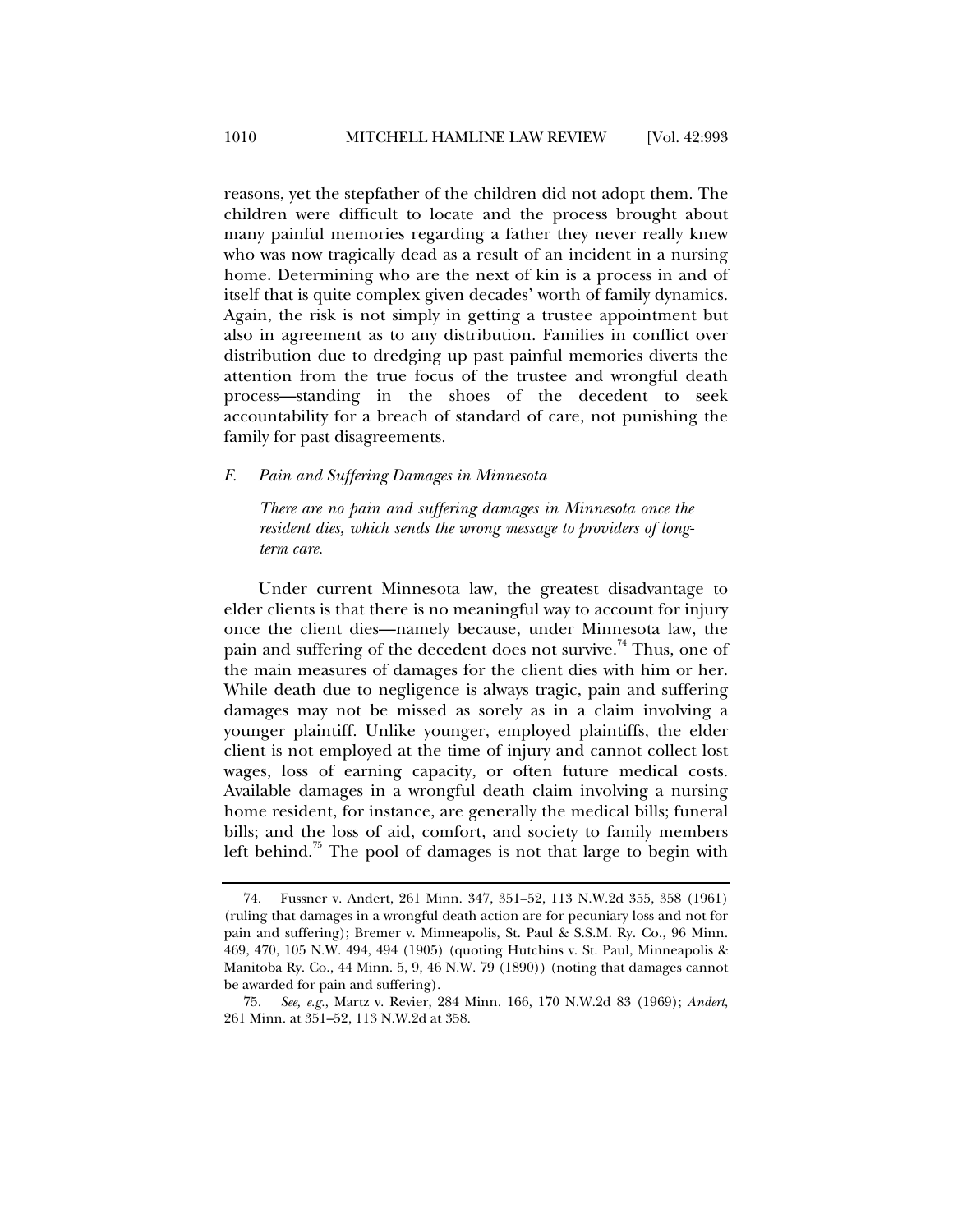for a claim brought by the family of the resident. Even if future medical bills were able to be determined, given the multiple diagnoses and conditions suffered by the resident, the shorter anticipated life span would limit any future damages significantly. In addition, valuation of the loss of aid, comfort, and society of the next of kin does not make sense when the elder resident is at the time of life when family members give to the resident, not the other way around. While the loss of any loved one, no matter the age, is devastating, the law contemplates loss and calculates damages based on the middle-aged father of three and not the eighty-five-year-old great-grandmother.

Perhaps the most significant effect of not allowing pain and suffering damages to survive the decedent is that without other meaningful damages available to the injured elder, providers of long-term care have little incentive to resolve claims. They may simply delay the claim until the person dies and the claim essentially goes away. Only special damages<sup>76</sup> are available in an injury claim where the decedent died of causes unrelated to the injury. If the resident experienced abuse or neglect, yet did not receive medical treatment or incur medical bills, Minnesota Statutes section 573.01 states:

A cause of action arising out of an injury to the person dies with the person of the party in whose favor it exists, except as provided in section 573.02. All other causes of action by one against another, whether arising on contract or not, survive to the personal representatives of the former and against those of the latter.

The exception referenced in the above statute is for the wrongful death of the decedent<sup>78</sup> and personal injury where the death was from causes unrelated to the injury.<sup> $\frac{1}{2}$ </sup> Even under an injury claim with a death from unrelated causes pursuant to section 573.02, subdivision 2, the only available damages are special damages for the injury, not pain and suffering.<sup>80</sup> For the wrongful death claim, the available damages are pecuniary damages under

 <sup>76.</sup> Special damages are generally considered "economic damages" such as medical and funeral bills. *See* Range v. Buskirk Constr. Co., 281 Minn. 312, 318, 161 N.W.2d 645, 649 (1968).

 <sup>77.</sup> MINN. STAT. § 573.01 (2014).

 <sup>78.</sup> *Id.* § 573.02, subdiv. 1.

 <sup>79.</sup> *Id.* § 573.01, subdiv. 2.

 <sup>80.</sup> *Id.*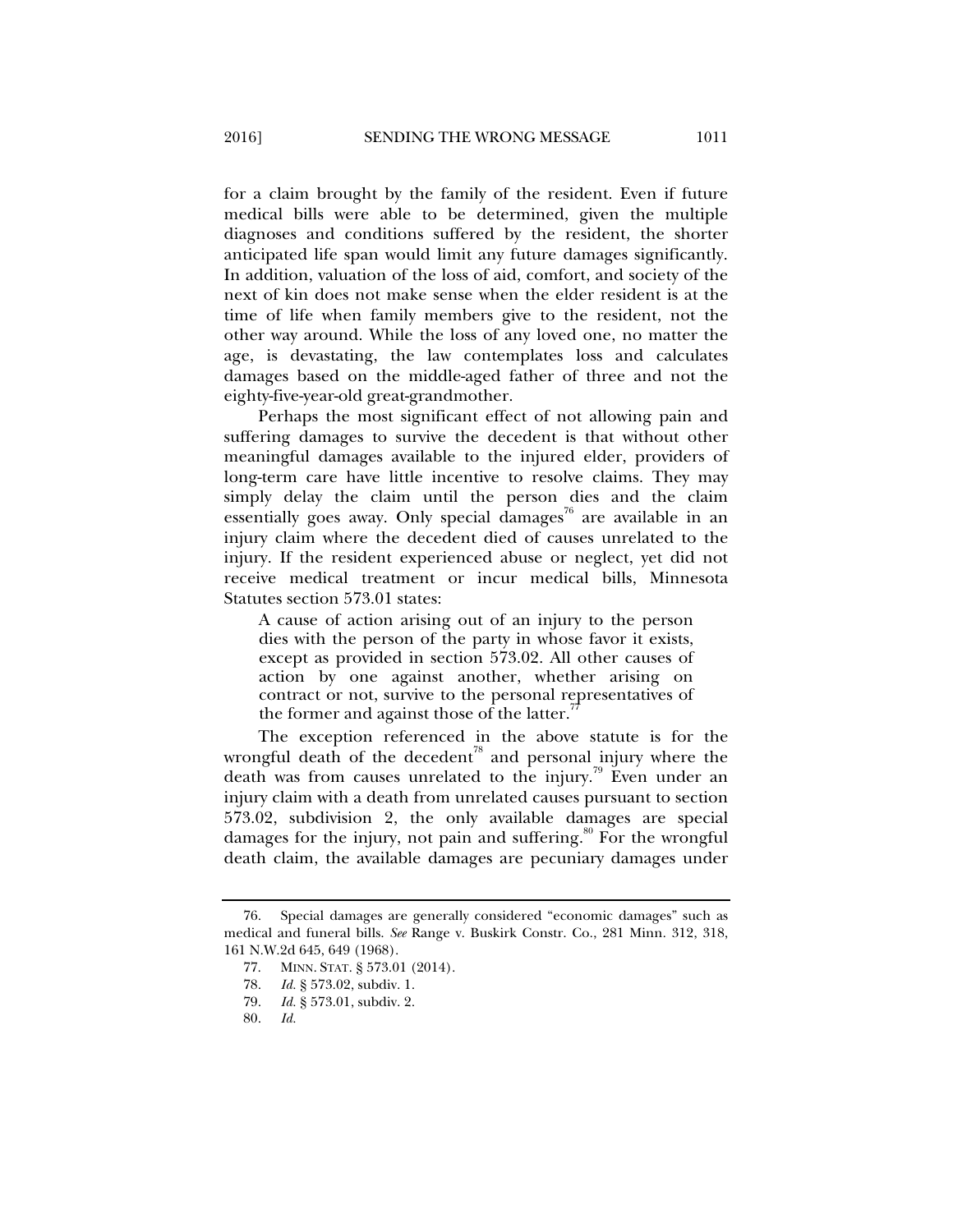subdivision  $1.^{81}$  Pecuniary damages do not include the pain and suffering of the decedent under Minnesota law.<sup>82</sup> All other causes of action related to injury die with the decedent.

*G. Expedited Litigation and Risk of Death Affects Available Damages* 

*A greater need for expedited litigation and a higher risk that the elder resident will die during the pendency of the claim significantly affects available damages.* 

As previously discussed, there is little incentive for a provider to mediate or otherwise work efficiently to resolve an injury claim when the available damages change significantly upon death with the inability to recover for pain and suffering. However, if the parties cannot resolve the matter swiftly, at minimum, all courts should accommodate an expedited litigation process to keep the claim moving forward in a timely manner given the inherent disadvantage the elderly client faces. Yet, expedited litigation is not formally recognized in Minnesota courts for a medical malpractice case. The court system is currently piloting a mandatory expedited litigation track in Dakota and St. Louis County District Courts for certain civil claims but not medical malpractice.<sup>33</sup>

#### *H. Mediation May Not Be Ordered by a Judge*

When the court does not order the parties to mediation, it works another significant disadvantage on elderly clients. Courts generally favor ordering the parties to mediation prior to going to trial to see if the parties can resolve the matter. In medical malpractice cases, the court is to require the parties to discuss whether the parties may agree upon alternative dispute

 <sup>81.</sup> *Id.* § 573.02, subdiv. 1.

 <sup>82.</sup> *See* Skifstrom v. City of Coon Rapids, 524 N.W.2d 294 (Minn. Ct. App. 1994) (explaining the difference between general damages and pecuniary damages).

 <sup>83.</sup> *See* MINN. JUDICIAL BRANCH, SPECIAL RULES FOR THE PILOT EXPEDITED CIVIL LITIGATION TRACK, http://www.mncourts.gov/Documents/0/Public/Rules /Special\_Rules\_for\_Pilot\_ELT.pdf (last visited May 8, 2016). Arguably injury claims against a nursing home, assisted living facility, and home health care provider are considered medical malpractice claims pursuant to Minnesota Statutes section 145.61. However, some injuries—such as abuse and neglect—have common-law injury standards and, at a minimum, those claims should be made available to expedited litigation tracks as currently defined by the courts.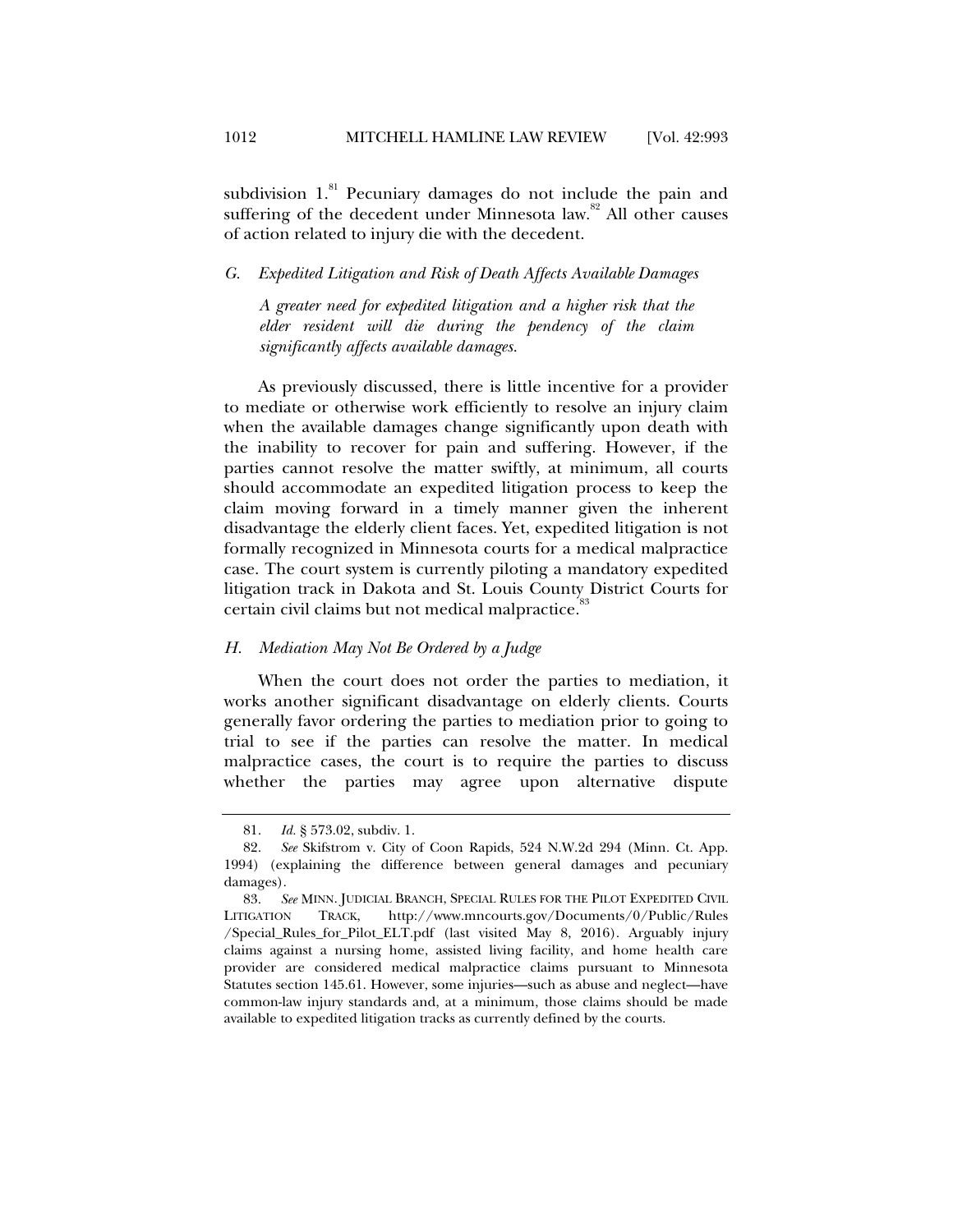resolution.84 At times the court may not order mediation or another form of alternative dispute resolution unless the parties all agree to such a proceeding. $85$  Not ordering mediation is a great disservice to the plaintiff in a medical malpractice case involving an elderly claimant. The finite pool of damages, the impact on damages if a death occurs, and the distinction between medical malpractice in long-term care versus acute care settings all force parties into expensive and drawn out litigation. This effect runs afoul of public policies protecting vulnerable adults elsewhere in the law.

In addition, providers often try to force plaintiffs to alternative dispute resolution while not agreeing to the same at a plaintiff's request, revealing a disparity in power and unconscionable procedures. For instance, many binding, mandatory arbitration agreements are appearing in nursing home and assisted living contracts, usually presented as one signature required among many to admit the resident.<sup>86</sup> Such arbitration agreements affect the legal rights of the plaintiff; most notably, the ability to be awarded punitive damages may be limited in arbitration while a jury may award such punitive damages.<sup>87</sup> Providers are not averse to forcing alternative dispute resolution themselves, but they often object to being forced to mediation. Furthermore, under Minnesota Statutes section 484.73, the court is authorized to establish a mandatory,

MINN. STAT. § 604.11, subdiv. 2.

85. *Id.*

 <sup>84.</sup> Minnesota law provides the following:

At the time a trial judge orders a case for trial, the court shall require the parties to discuss and determine whether a form of alternative dispute resolution would be appropriate or likely to resolve some or all of the issues in the case. Alternative dispute resolution may include arbitration, mediation, summary jury trial, or other alternatives suggested by the court or parties, and may be either binding or nonbinding. All parties must agree unanimously before alternative dispute resolution proceeds.

 <sup>86.</sup> *See* Marmet Healthcare Ctr., Inc. v. Brown, 132 S. Ct. 1201, 1203–04 (2012) (holding that the Federal Arbitration Act preempts any state law prohibiting arbitration provisions in nursing home contracts and ending a circuit court split on the issue). *See generally* Suzanne M. Scheller, *Arbitrating Wrongful Death Claims for Nursing Home Patients: What is Wrong with this Picture and How to Make it "More" Right*, 113 PENN ST. L. REV. 527 (2008).

 <sup>87.</sup> *See* MINN. STAT. § 549.20 (providing guidance on punitive damages).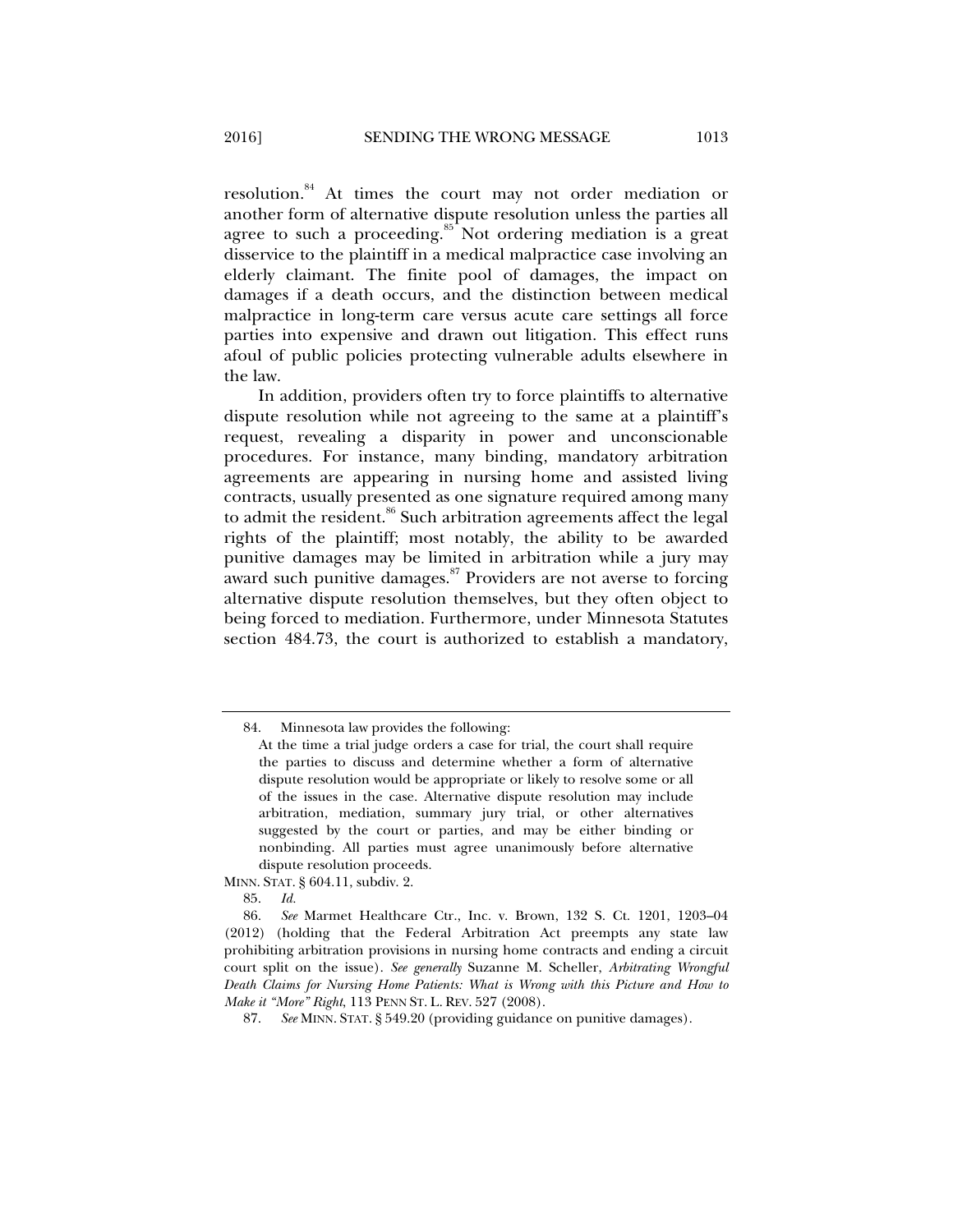non-binding arbitration system.<sup>88</sup> While certain claims are excluded, medical malpractice is not excluded:

Judicial arbitration may not be used to dispose of matters relating to guardianship, conservatorship, or civil commitment, matters within the juvenile court jurisdiction involving children in need of protection or services or delinquency, matters involving termination of parental rights under sections 260C.301 to 260C.328, or matters arising under sections 518B.01, 626.557, or 144.651 to 144.652.<sup>89</sup>

Particularly due to the increased use by providers of predispute, binding arbitration agreements, the court should view ordering mediation as a means to level the playing field and should not allow providers to pick and choose when they wish to engage in a non-binding alternative dispute resolution process such as mediation. After all, the law does not force resolution at mediation.

## *I. Notification of Subrogation Interest Without Knowing Final Interest*

*The need to notify Medicare of a possible subrogation interest, and yet not knowing the final interest until after settlement* 

Virtually every elderly client has Medicare health insurance.<sup>90</sup> As with any health insurance company, a plaintiff's attorney must notify Medicare of the liability claim to determine any subrogation interest that needs to be paid back to Medicare. The rationale is that, if Medicare paid a medical bill on behalf of a beneficiary and the medical bill was incurred as a result of injury due to the negligence of another, Medicare is owed the payments made. The process for reporting, receiving related charges, and ultimately determining a final demand amount is complex and timeconsuming. The most challenging piece in the process is not knowing the final amount of the Medicare subrogation interest until after settlement. This lack of knowledge makes it very difficult at times to get the client's authority to settle the claim because they are unsure how much will need to be paid to Medicare. Estimates of the subrogation interest are available before settlement, but

<sup>88</sup>*. Id.* § 484.73, subdiv. 1.

 <sup>89.</sup> *Id.* § 484.73, subdiv. 2.

 <sup>90.</sup> Medicare health insurance is available to those ages sixty-five or older. *See*  42 U.S.C. § 1395o(2) (2014).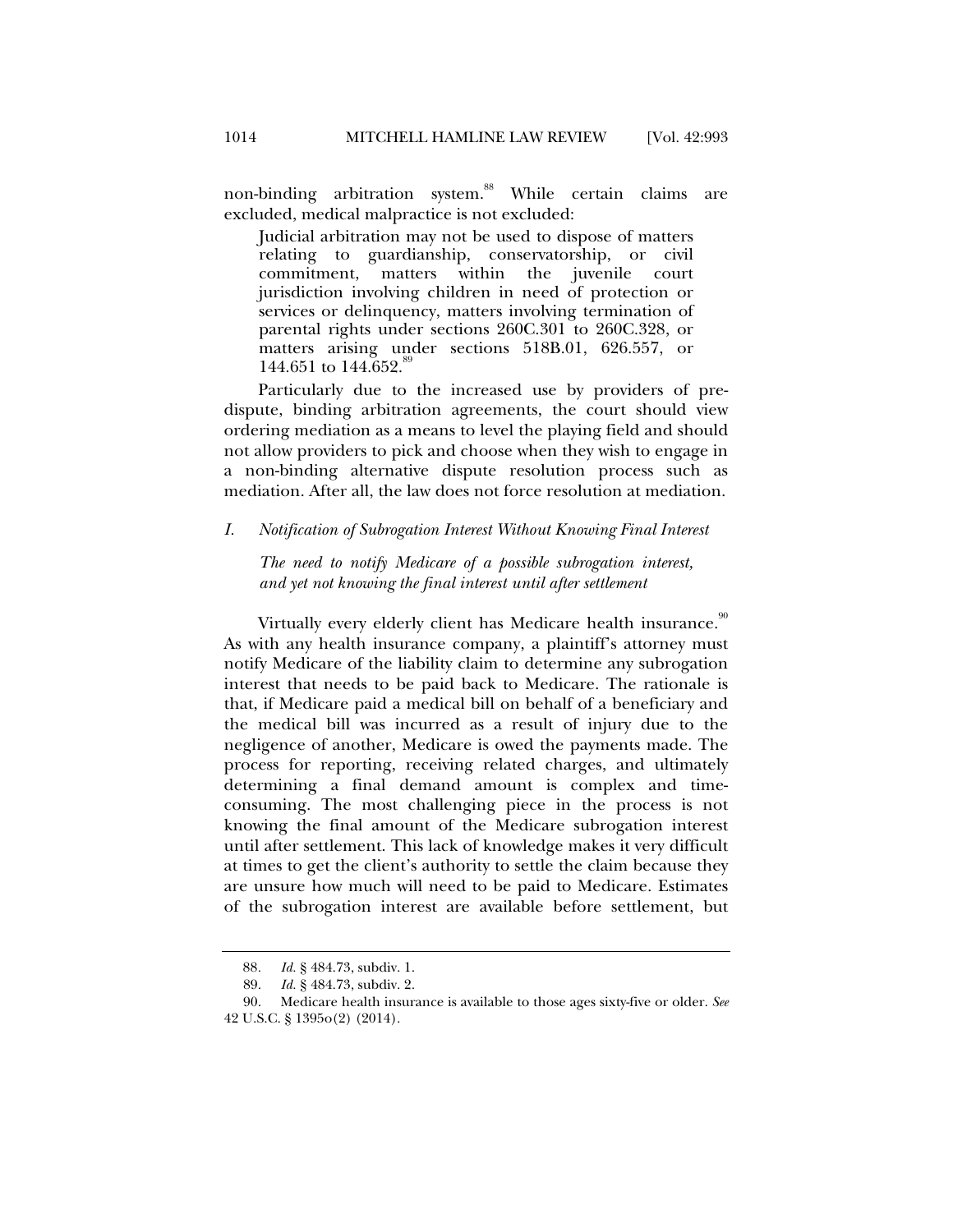Medicare reserves the right to add to the estimate up until the request for the final demand amount, which has indeed happened on numerous occasions.<sup>91</sup> Defendants routinely make proof of satisfaction of the Medicare subrogation interest a term of any settlement due to their own legal obligations when it comes to reporting a liability claim.

#### *J. Claimant Not Receiving Benefit of Recent Case Law*

*A claimant not receiving the benefit of recent case law that indicates that any award not be reduced by the amount of Medicare subrogation payments.* 

Injury claims where the claimant is an elderly client involve Medicare. Medicare makes payments related to the injury claimed on behalf of the claimant but often writes off between 50% and 75% of the bill. This means that if the hospital billed \$50,000 in care related to the injury, Medicare may pay \$25,000 and write off \$25,000, meaning simply not paying the remaining \$25,000 and not allowing the patient to be billed for that amount, resulting in the hospital simply adjusting their bill to \$25,000, the amount paid by Medicare. Payments made by health insurance companies related to the injury on behalf of the claimant are generally called "collateral source" payments.<sup>92</sup> If the claim went to trial, the jury would hear about the full amount of any medical bills, not the amount of payments by a collateral source.<sup>93</sup> The collateral source payments are only presented in a post-trial motion to request a reduction of any award based on an offset for collateral source payments.<sup>94</sup> However, related payments made by Medicare are not considered collateral source payments because they are payments made under the Social Security Act pursuant to Minnesota Statutes

 <sup>91.</sup> In this author's experience, the amounts added by Medicare to the final demand amount, over and above Medicare's estimate, range from hundreds to thousands of dollars.

 <sup>92.</sup> MINN. STAT. § 548.251, subdiv. 1.

 <sup>93.</sup> *Id.* § 548.251, subdiv. 5.

 <sup>94.</sup> *Id.* § 548.251, subdiv. 2. The theory is that a plaintiff should not be allowed double recovery, meaning if a medical bill related to an injury totaled \$1,000 and the health insurance company paid \$800 (and wrote off \$200), any jury award may be reduced by the court to \$800, or the amount of the collateral source payment, offset by the amount in health insurance premiums for the two years prior to the injury paid by claimant. *See id.*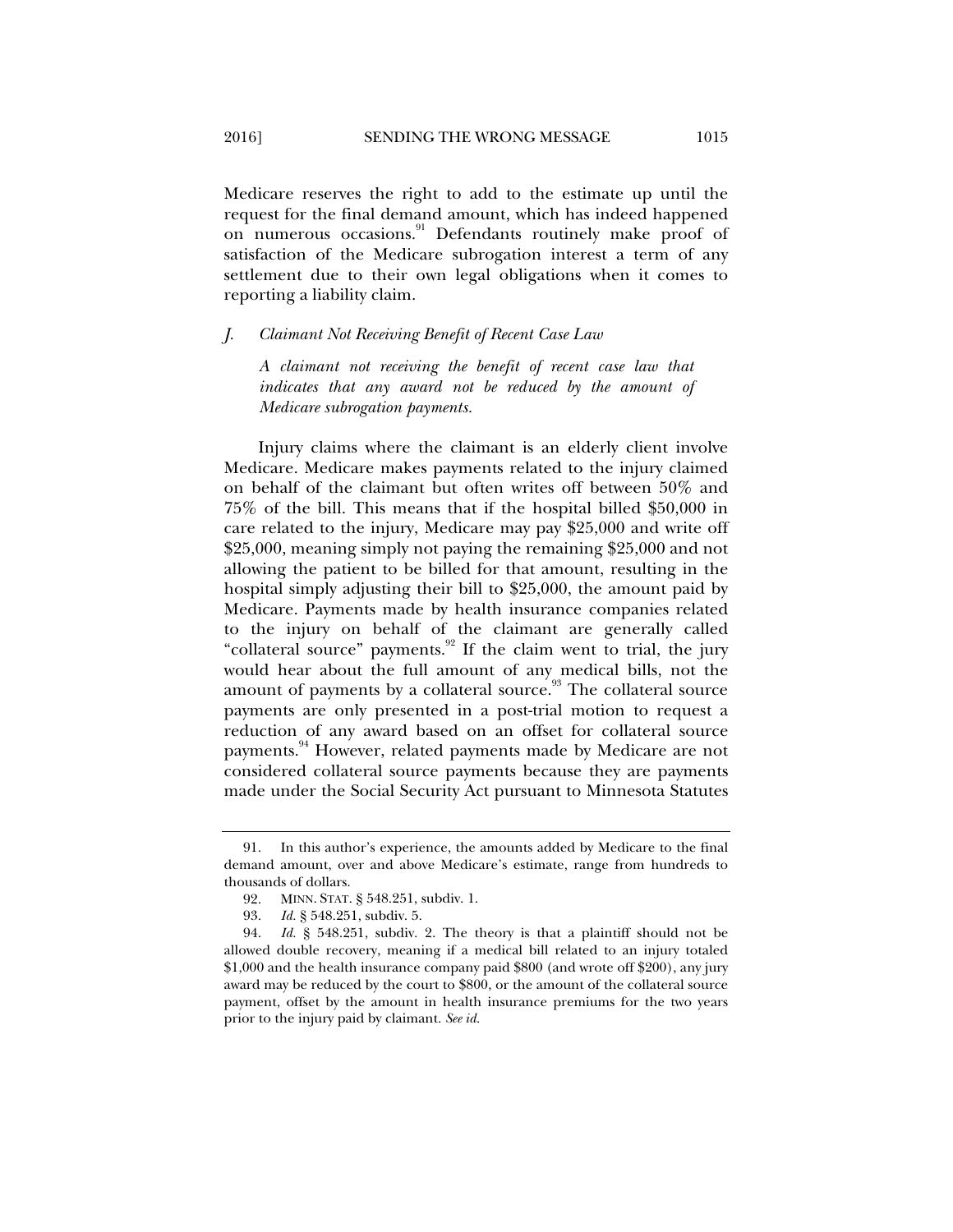section 548.251, subdivision 1(2), and are therefore excluded.<sup>95</sup> *Renswick v. Wenzel* confirms that Medicare payments are not considered collateral source payments.<sup>96</sup>

However, most claims on behalf of an elderly claimant settle without a jury trial. There are no post-trial motions where the subrogation interest is revealed and no determination by the court that Medicare subrogation interests are not collateral source payments and that the claimant is entitled to the full amount of the medical bills under a *Renswick* analysis. Defendants have an obligation to report a Medicare subrogation interest. Once reported, the claimant and defendant have an obligation to satisfy the subrogation interest. Defendants often press to see the detailed Medicare subrogation interest under the guise of their reporting and satisfaction obligation. Much of the time, the information is used to find out the actual amount owed by a claimant, and any subsequent settlement offers do not reflect the actual billed amounts the claimant is entitled to under *Renswick*, but rather the subrogation amount. With 50–75% write offs, the ability to have meaningful recovery is limited for the elderly claimant.

## *K. Good Faith Insurance Law Does Not Provide Proper Tools*

*Good faith insurance law in Minnesota does not provide the tools to keep a claim moving, such as distinguishing what is "reasonable" in a claim involving and elderly client.* 

Minnesota law requires timely and appropriate responses from an insurance company in a liability claim, such as that involving an injury in a nursing home. Minnesota Statutes sections 72A.17 through 72A.32 regulate insurance practices and are intended to prevent an insurance company from being non-responsive and obstructionist when given notice of a claim.<sup>98</sup> When an attorney attempts to work in good faith with an insurance adjuster to resolve a medical malpractice matter, the insurance laws are intended to ensure that the insurance company also operates in good faith.

 <sup>95.</sup> *Id.* § 548.251, subdiv. 1(2).

 <sup>96. 819</sup> N.W.2d 198, 211 (Minn. Ct. App. 2012).

 <sup>97.</sup> Defendant's reporting duty arises out of the Medicare, Medicaid, and section 111 of the SCHIP Extension Act of 2007 (commonly referred to as Section 111 of the MMSEA).

 <sup>98.</sup> MINN. STAT. §§ 72A.17–.32.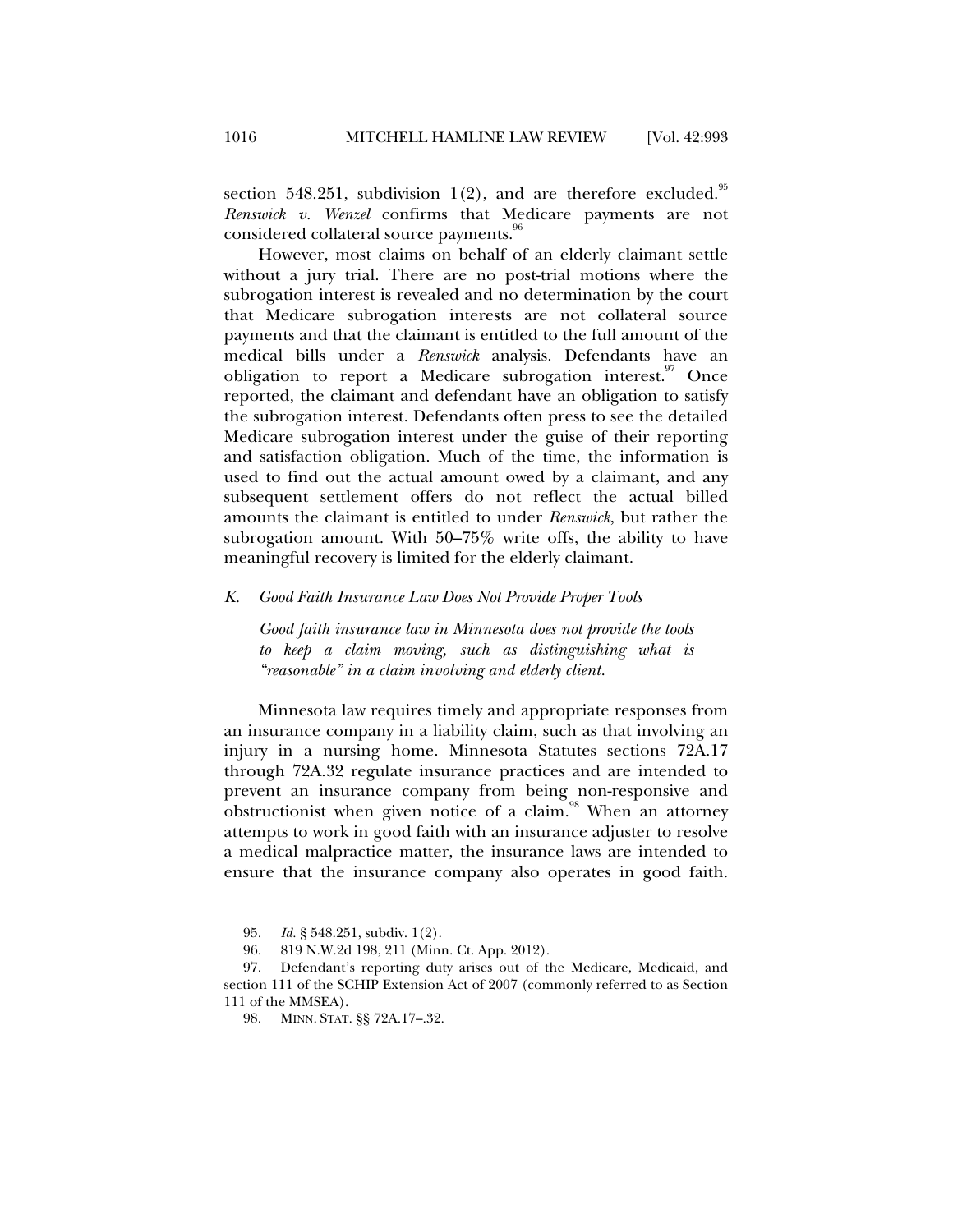However, the good faith insurance laws do not take into account an expedited review or are loosely regulated without an understanding of the effect of delay on an elderly client. Below is a sampling of specific provisions of the good faith insurance laws that could be bolstered to ensure good faith in claims involving vulnerable adults.

# 1. Demanding Information that Would Not Affect Settlement<sup>99</sup>

As stated above, Medicare has reporting requirements for both claimants and defendants. However, the requirement refers to notifying Medicare of the claim; it does not refer to receiving detailed information about related Medicare payments. In negotiations with insurance companies or defense attorneys, sometimes no settlement offer will be made without receipt of not just the estimated Medicare subrogation interest but also the detailed listing of related payments made by Medicare. Defendants often want to see the detailed listing to argue that certain line items are not related and therefore any settlement offer will not include such line items. Such detailed information does not affect the settlement since the claimant (and by extension the defendant) is responsible for paying the subrogation interest in its entirety, regardless of what the defendant believes is related. Demanding a detailed listing goes beyond any necessary information that would affect settlements in violation of Minnesota Statutes section 72A.201, subdivision  $4(9)$ .<sup>100</sup>

# 2. *Not Ensuring Prompt and Fair Processing of Claims*<sup>101</sup>

Subdivision 1 states that rules governing the processing of insurance claims were adopted to "ensure the prompt, fair, and honest processing of claims and complaints."<sup>102</sup> The definitions of the terms are not defined in law, particularly as related to claims

 <sup>99.</sup> *Id.* § 72A.201, subdiv. 4(9) (providing that it is an unfair practice for the insurance company to demand "information which would not affect the settlement of the claim").

 <sup>100.</sup> *Id.* 

 <sup>101.</sup> *Id.* § 72A.201, subdiv. 1. Similarly, this delayed processing also violates Minnesota Statutes section 72A.20, subdivision 12(5), which prohibits failing to affirm or deny coverage within a reasonable period of time. *Id.* § 72A.201, subdiv. 12(5).

 <sup>102.</sup> *Id.* § 72A.201, subdiv. 1.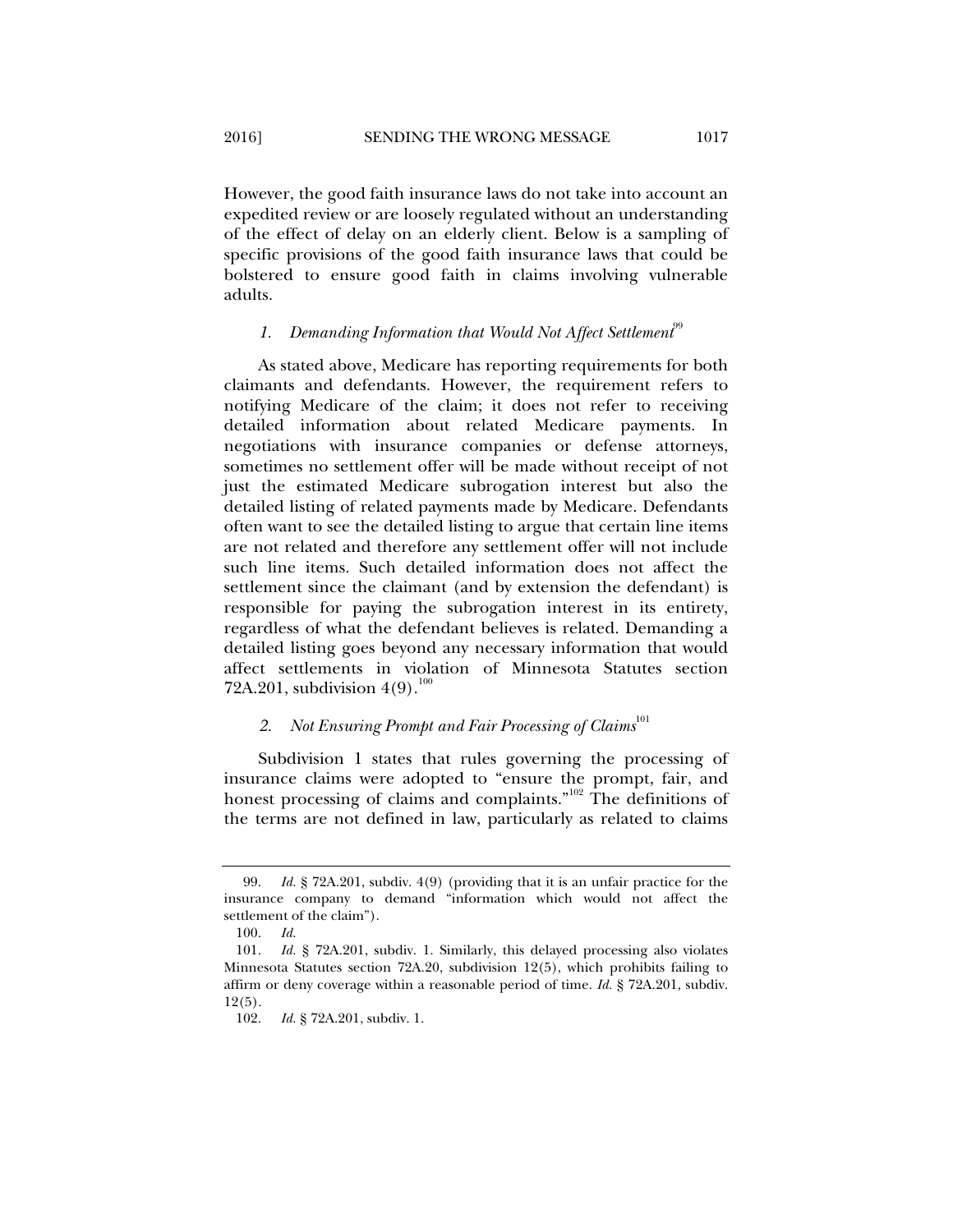brought by a vulnerable adult. To a client with multiple health issues and perhaps imminent death, "prompt" should be given special meaning. Special protections for vulnerable adults and elderly individuals are recognized elsewhere in Minnesota law, including a public policy of protecting vulnerable adults and awarding special damages for certain behavior against senior citizens.<sup>1</sup>

# 3. Failure to Acknowledge Receipt of Notice of a Claim<sup>104</sup>

Once notice of a claim is given, the name, phone number, and other contact information of the insurance analyst is to be provided within ten business days of receipt of the notice.<sup>105</sup> It is possible that the contact information is not provided for months, which violates this section and also delays the claim.

# *4. Failure to Act Reasonably Promptly upon Communications*<sup>106</sup>

Once notice of a claim is made, the insurer must respond with reasonable promptness.<sup>107</sup> Delays in response to everything from a request for contact information to a response to a demand, can take six to nine months or more. Again, given the vulnerability of the elderly claimant and the substantial impact of pain and suffering damages being unavailable once the claimant dies, "reasonably promptly" should be defined under Minnesota's good faith insurance laws.

#### *L. Plaintiff Ineligible as a Result of Settlement Amount or Jury Award*

*The possibility that an injured plaintiff on Medical Assistance may become ineligible for Medical Assistance as a result of any settlement amount or jury award.* 

Long-term care residents receiving Medical Assistance<sup>108</sup> benefits must have less than \$3,000 in assets to maintain their

 <sup>103.</sup> *See id.* §§ 626.557–.5573; *see also id.* § 325F.71 (enhancing penalties for consumer fraud against senior citizens and disabled individuals).

 <sup>104.</sup> *Id.* § 72A.201, subdiv. 4(1).

 <sup>105.</sup> *Id.* § 72A.201, subdivs. 4(1)–(2).

 <sup>106.</sup> *Id.* § 72A.20, subdiv. 12(2).

 <sup>107.</sup> *Id.*

 <sup>108. &</sup>quot;Medical Assistance," Minnesota's version of Medicaid, means "payment of part or all of the cost of the care and services identified in section 256B.0625,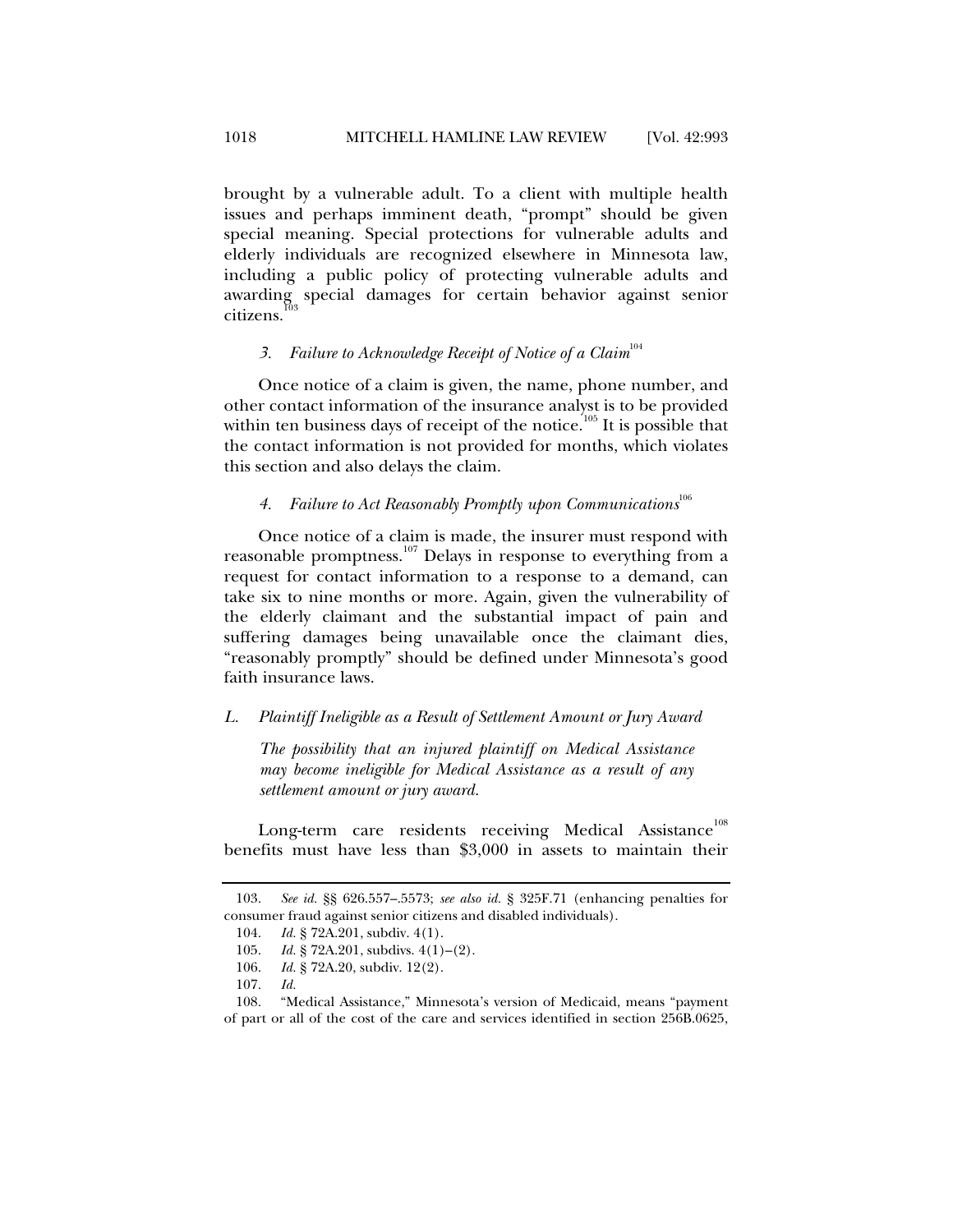eligibility.<sup>109</sup> When an injury claim is made on behalf of an elderly client, any settlement disbursement or jury award must be disclosed to the county overseeing Medical Assistance eligibility.<sup>110</sup> The question remains how such a settlement or jury award will be counted by Medical Assistance and whether the resident can retain Medical Assistance benefits. The answer hinges on whether such award is considered an "available asset" to pay for the resident's long-term care, thus disqualifying him or her from Medical Assistance, or whether such an award is considered "unavailable" and not counted when determining ongoing Medical Assistance eligibility. $111$ 

A person over the age of sixty-five receiving Medical Assistance benefits in Minnesota is not allowed to place any settlement funds into a special or supplemental needs trust because those trusts are only available if the grantor or beneficiary is under the age of sixtyfive.<sup>112</sup> However, pursuant to 42 U.S.C. § 1396p(d)(4)(C), a disabled person of any age may place funds in a pooled trust as an excluded asset not counted in Medical Assistance eligibility.<sup>113</sup>

 111. *See generally id.* § 256B.056 (discussing eligibility requirements for medical assistance and naming certain assets as "available").

 112. *See id.* § 501B.89; *id.* § 256B.056, subdivs. 3b(a)–(b) (providing requirements of a supplemental needs trust); *see also* 42 U.S.C. § 1396p(c)–(d) (2012)(providing the requirements of a special needs trust).

113. The requirements of 42 U.S.C. § 1396 $p(d)(4)(C)$  in order to exclude assets from a pooled trust when considering medical assistance eligibility are as follows:

(C) A trust containing the assets of an individual who is disabled . . . that meets the following conditions:

(i) The trust is established and managed by a nonprofit association.

(ii) A separate account is maintained for each beneficiary of the trust, but, for purposes of investment and management of funds, the trust pools these accounts.

(iii) Accounts in the trust are established solely for the benefit of individuals who are disabled (as defined in section  $1382c(a)(3)$ of this title) by the parent, grandparent, or legal guardian of such individuals, by such individuals, or by a court.

(iv) To the extent that amounts remaining in the beneficiary's

for eligible individuals whose income and resources are insufficient to meet all of this cost." *Id.* § 256B.02, subdiv. 8.

 <sup>109.</sup> *See* MINN. DEP'T. OF HUMAN SERVS., HEALTH CARE PROGRAMS MANUAL ch. 19.05 (2015) [hereinafter HCPM], http://hcopub.dhs.state.mn.us/hcpmsrc /19\_05.htm.

 <sup>110.</sup> *See* MINN. STAT. § 256B.056, subdiv. 9(c)(3).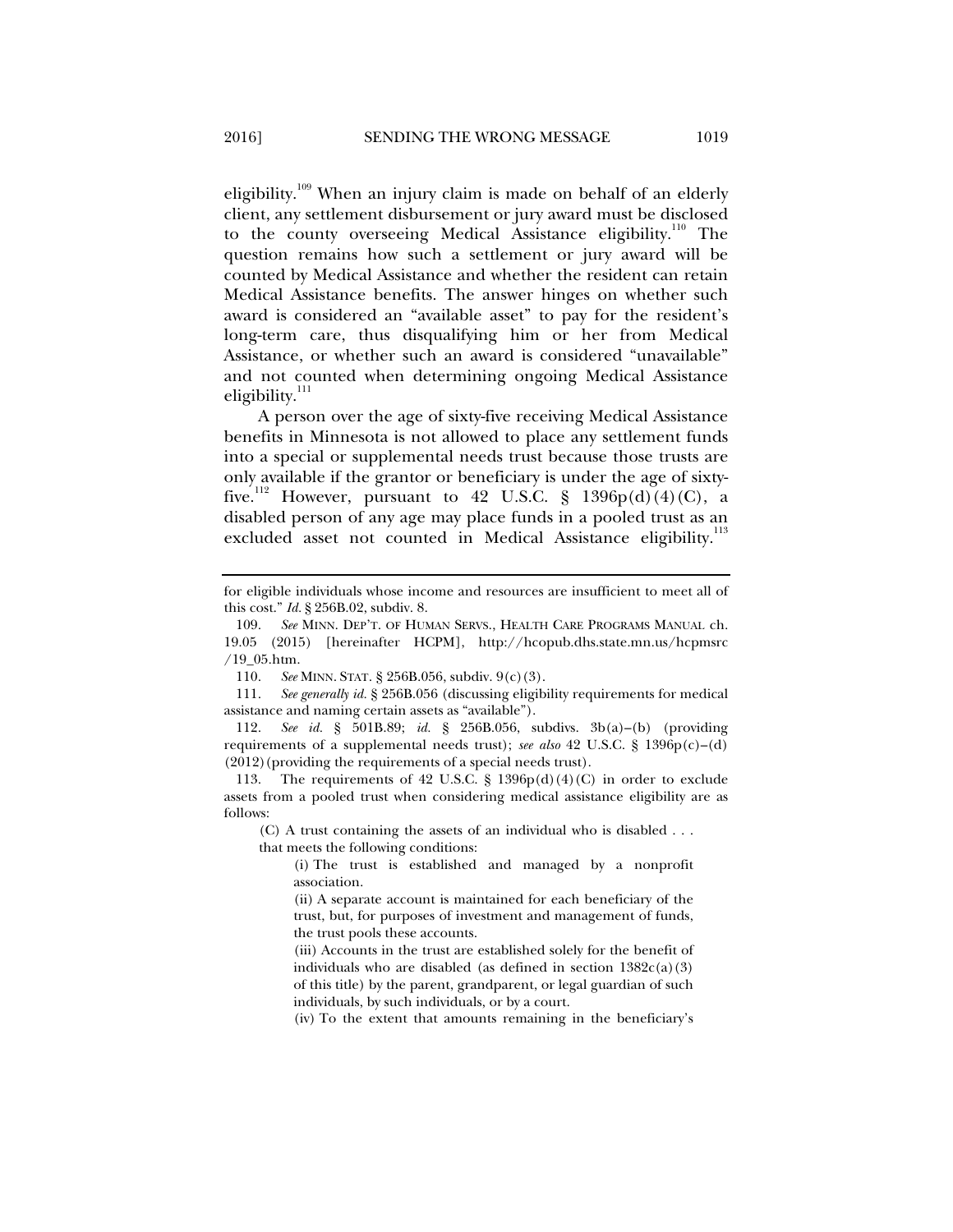Minnesota has historically not recognized the federal law on point, which considers a pooled trust to be an excluded asset.<sup>114</sup> However, recent litigation has paved the way for elderly clients to place any settlement funds in a pooled trust without the resident losing Medical Assistance eligibility.<sup>115</sup> Because the pooled trust practice is relatively new and not confirmed in all counties, the possibility exists that one county may yet consider the pooled trust funds to be an available asset and thus disqualify the resident for Medical Assistance benefits.<sup>116</sup> Such a finding would cause the resident to use the settlement funds to pay for long-term care prior to becoming eligible for Medical Assistance once more.<sup>117</sup>

The stripping of Medical Assistance benefits disadvantages the elder client in that the claimant may use settlement funds to pay the very nursing home that injured him or her for care. In addition, the required proof and correspondence necessary to qualify again for Medical Assistance may be beyond the claimant's ability, and no agent or family member may be available to assist.

#### *M. Difficulty in Separating Damages for Pain and Suffering*

*There is difficulty in separating out damages for pain and suffering in a vulnerable resident.* 

As stated elsewhere in this article, damages in a medical malpractice claim involving the elderly claimant include medical bills, pain and suffering, and possibly other special or pecuniary

account upon the death of the beneficiary are not retained by the trust, the trust pays to the State from such remaining amounts in the account an amount equal to the total amount of medical assistance paid on behalf of the beneficiary under the State plan under this subchapter.

<sup>42</sup> U.S.C. § 1396p(d)(4)(C).

 <sup>114.</sup> *See* MINN. STAT. § 256B.0595, subdiv. 1(j) (imposing a transfer penalty when transferring funds into a pooled trust for person over age sixty-five).

 <sup>115.</sup> *See* Peittersen v. Minn. Dep't of Human Servs., No. 19HA-CV-11-5630 (Dakota Cty. Ct. Oct. 2, 2012) (reversing a prior holding by finding that a transfer of a seventy-three-year-old woman on Medical Assistance into a pooled trust for less than fair market value was arbitrary and capricious); *see also* Lewis v. Alexander, 685 F.3d 325 (3d Cir. 2012) (finding that state law was impermissibly more restrictive than the federal law with respect to pooled special needs trusts).

 <sup>116.</sup> *But see* HCPM, *supra* note 109, at ch. 19.25.35.25 (providing support for consistent interpretation by every county of pooled trusts as an excluded asset).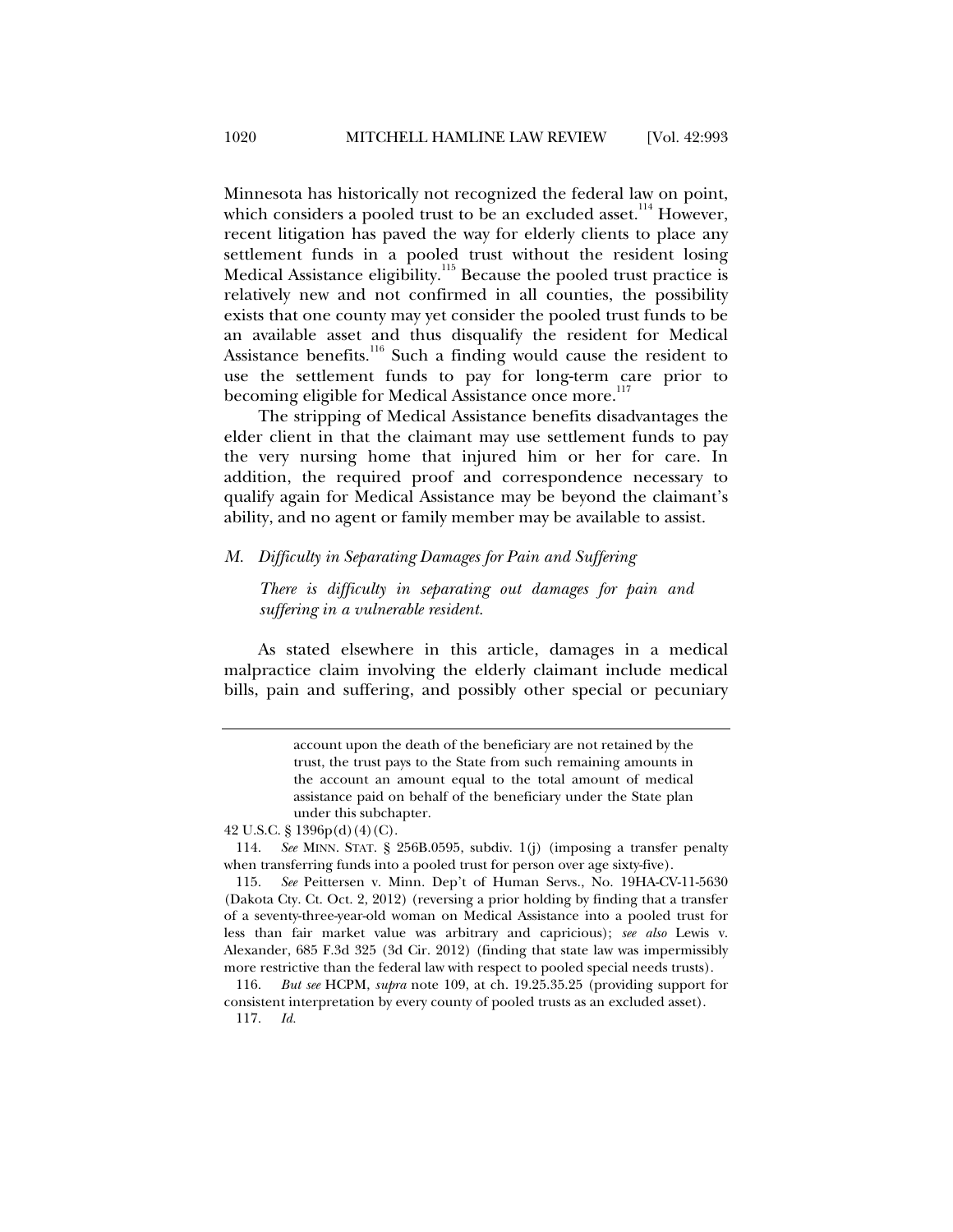damages.<sup>118</sup> Given that pain and suffering is one of the few damages available to the claimant, proving that element is significant. Yet due to the vulnerability of the resident—the very condition that caused them to need long-term care—the ability to prove pain and suffering can be difficult. For instance, defendants may argue that a client with dementia or quadriplegia feels no pain. A patient who is non-verbal may show a "zero" pain rating in the medical records, thus leading a person to the conclusion that the resident felt no pain, not taking into account that the resident cannot verbalize pain. Simply because the resident cannot verbalize pain does not mean that he or she feels none. Residents with dementia often exhibit behaviors that are indicative of the experience of pain. Again, the law disadvantages the elderly claimant when using traditional markers of pain and suffering in a non-verbal or wheelchair-bound client. Without other available damages, the law seems to re-victimize the vulnerable adult when he or she tries to seek accountability for harm.

#### *N. Expert Review Not Designed for Claims Against Long-Term Care*

*Minnesota's expert review statute is not designed for claims against ever-evolving models of long-term care.* 

Minnesota Statutes section 145.682, subdivision 2, requires that a claim against a health care provider be reviewed by an expert who believes that negligence occurred, prior to bringing the claim:

In an action alleging malpractice, error, mistake, or failure to cure, whether based on contract or tort, against a health care provider which includes a cause of action as to which expert testimony is necessary to establish a prima facie case, the plaintiff must: (1) unless otherwise provided in subdivision 3, paragraph (b), serve upon defendant with the summons and complaint an affidavit as provided in subdivision 3; and (2) serve upon defendant within 180 days after commencement of discovery under the Rules of Civil Procedure, rule  $26.04(a)$  an affidavit as provided by subdivision 4.<sup>119</sup>

The statute goes on to state the conclusions of the expert that are necessary to bring the claim:

 <sup>118.</sup> *See supra* Section III.F.

 <sup>119.</sup> MINN. STAT. § 145.682, subdiv. 2.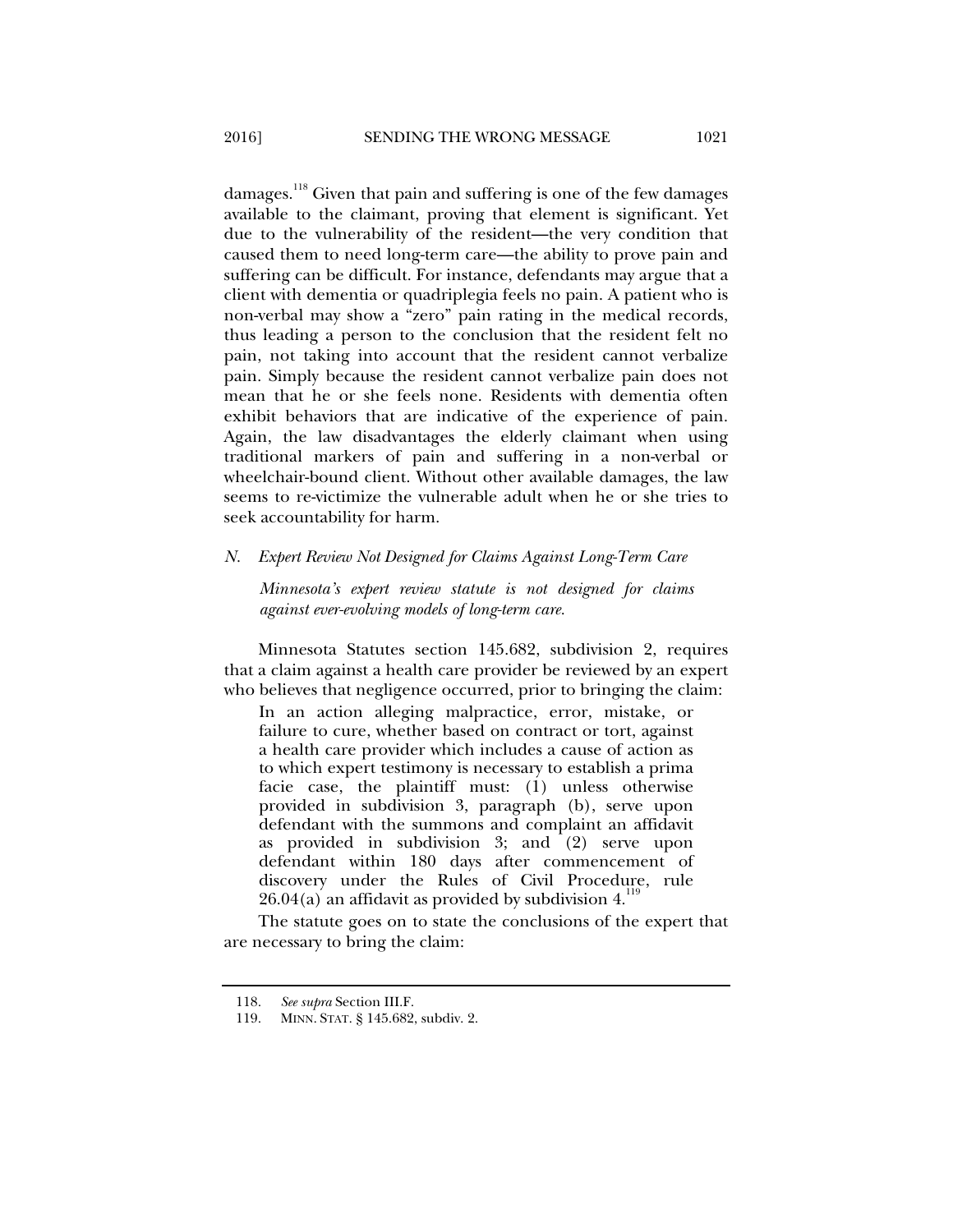The affidavit required by subdivision 2, clause (1), must be by the plaintiff's attorney and state that:

(a) the facts of the case have been reviewed by the plaintiff's attorney with an expert whose qualifications provide a reasonable expectation that the expert's opinions could be admissible at trial and that, in the opinion of this expert, one or more defendants deviated from the applicable standard of care and by that action caused injury to the plaintiff; or

(b) the expert review required by paragraph (a) could not reasonably be obtained before the action was commenced because of the applicable statute of limitations. If an affidavit is executed pursuant to this paragraph, the affidavit in paragraph (a) must be served on defendant or the defendant's counsel within 90 days after service of the summons and complaint. $120$ 

The requirement of expert review has many ramifications for the elderly claimant, particularly as it relates to the effect of any potential delay in receiving medical records in order to secure the expert review and in finding a medical professional with knowledge of the particular long-term care setting to opine that negligence occurred.121 This review is arguably necessary even when bringing a common-law negligence or breach of contract claim, as it appears tied to the status of the defendant as a health care provider and not to the type of claim being brought.

Long-term care is ever-evolving and new care models are still being created, making it challenging for a plaintiff to find medical professionals on point to not only the type of care at issue, such as wound care or falls, but also in the setting at issue, such as an assisted living facility or residential care home. The expert review statute accounts for filing suit without the expert review due to an imminent statute of limitations, but it also should allow for filing suit without the expert review due to an imminent death. $122$ 

#### IV. ANALYSIS

When determining how the current state of the law affects older adults, consider the following examples that highlight the

 <sup>120.</sup> *Id.* § 145.682, subdiv. 3.

 <sup>121.</sup> *See id.* § 145.682.

 <sup>122.</sup> *See id.*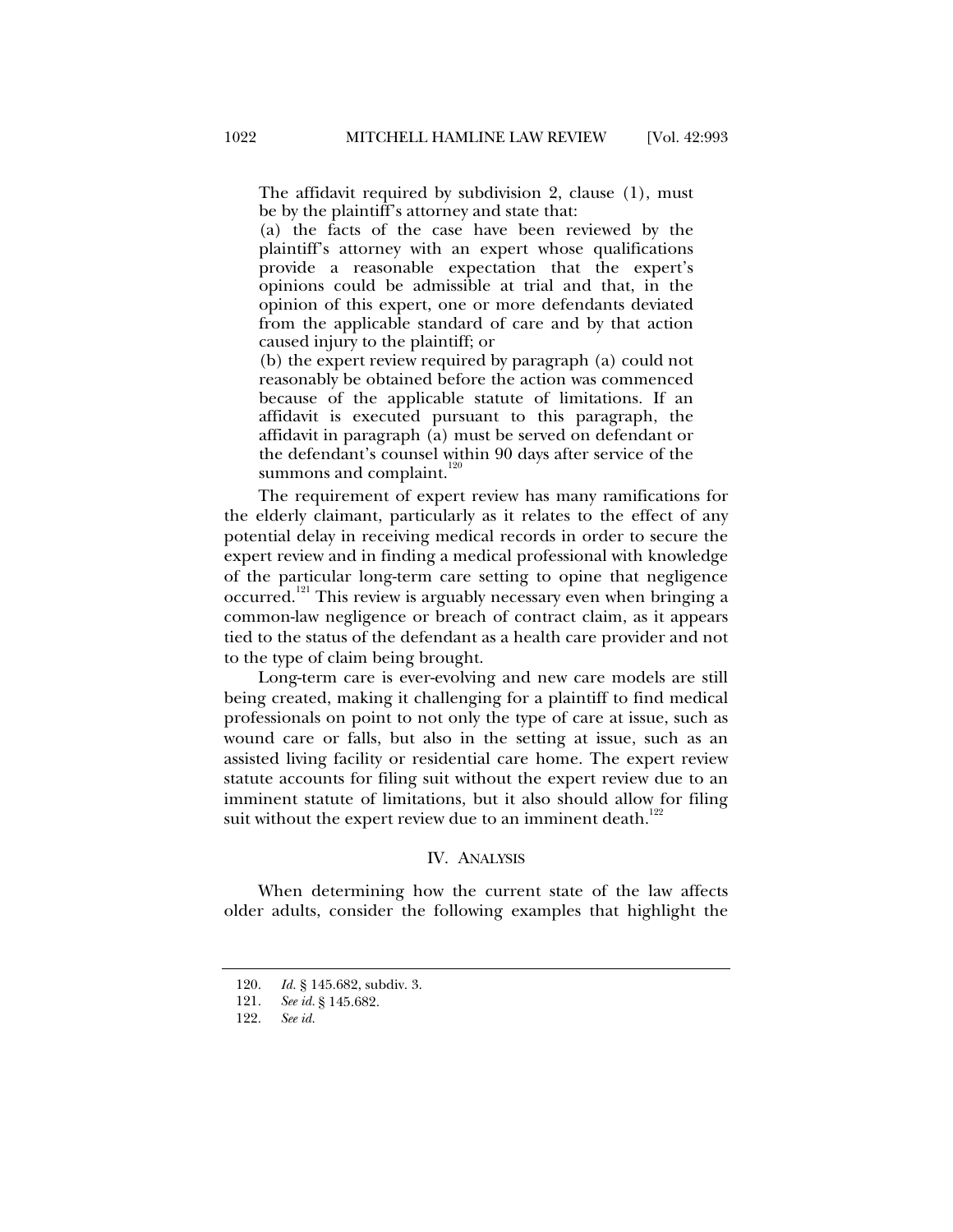need for reform in the law to account for the vulnerability and disadvantages inherent in the law for an elderly claimant.

#### *A. Example 1*

Jane Doe is a resident of a nursing home; she falls during a transfer by staff from her bed to her wheelchair and breaks her hip. She is eighty-five years old and suffers from congestive heart failure and dementia. She is not a surgical candidate and returns to the nursing home for rest and rehabilitation. However, due to her immobility from the fracture, she contracts pneumonia and dies twenty days after the fall. She has two siblings in nursing homes out of state. She left no will. Her closest relative is one niece who was not involved with her care.

Some potential barriers to bringing any claim on behalf of Jane include the following: (1) none of the existing family members likely have standing to retrieve medical records to investigate the claim—her siblings are deteriorating in health themselves and they, like her niece, were likely not involved with her care prior to her death;<sup>123</sup>(2) it appears that a trustee must be appointed to even retrieve medical records, $124$  yet securing the consent of the siblings in the nursing home will be a challenge the niece will likely need to notify all other relatives at her same relational level to  $\int$ ane,<sup>125</sup> meaning all other nieces and nephews, who may or may not consent to appointment—and a hearing will likely be required to appoint a trustee,<sup>126</sup> adding to the expense and public nature of the process; and (3) due to her multiple health conditions and the time span between the fall and death, isolating the fall as a reason for the cause of death (rather than her congestive heart failure) may be a challenge for the coroner and

 <sup>123.</sup> *See* MINN. STAT. § 573.02, subdiv. 2 (designating the trustee in an action for death by wrongful act as the "next of kin");  $45$  C.F.R. §  $164.508(c)$  (2015) (including a list of required specifications for obtaining authorized disclosures of medical records); *see also HIPAA What to Expect*, *supra* note 68 (stating that authorization is obtainable but that inevitable delays in record requests are burdensome for elderly clients).

 <sup>124.</sup> *See* Ortiz v. Gavenda, 590 N.W.2d 119, 122–23 (Minn. 1999) (citing Regie de l'assurance Auto. du Quebec v. Jensen, 399 N.W.2d 85 (Minn. 1987)) (discussing the requirement of an appointed trustee in order to bring a wrongful death claim).

 <sup>125.</sup> *See* MINN. STAT. § 573.02, subdiv. 3.

 <sup>126.</sup> *See* MINN. R. GEN. PRAC. 144.02.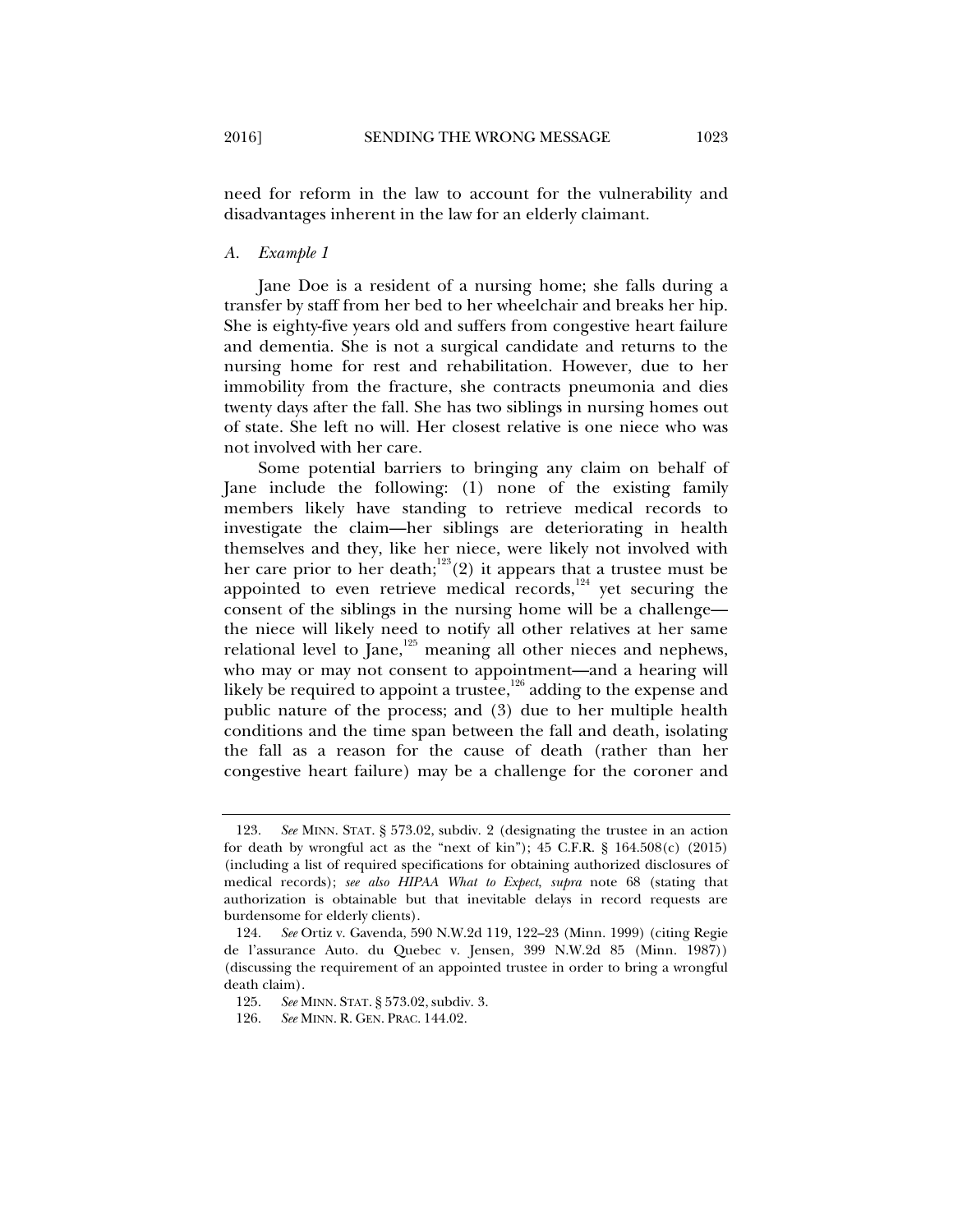the cause of death may not reflect the fall as a condition precedent to her decline.

#### *B. Example 2*

Frank Doe is sixty-six years old and receives services in an assisted living facility for his quadriplegia suffered during an accident when he was younger. He is also diagnosed with Type I diabetes. He receives two insulin injections per day. He relies on staff for frequent turning and repositioning as well as devices to float his heels off the bed. He developed wounds on his feet and could not move his feet and legs due to paraplegia. The wounds developed gangrene, and he required bilateral below-the-knee amputations. Frank receives Medical Assistance benefits. A notice of claim was given three months ago to the liability insurance carrier for the assisted living with no response.

Some potential barriers to bringing any claim on behalf of Frank include the following: (1) because Frank receives Medical Assistance benefits, any settlement or award that he receives must be disclosed to the county; he either becomes ineligible for Medical Assistance until his assets return to being under \$3,000, or he creates a pooled trust that he believes will not be treated as a prohibited transfer for less than fair market value;<sup>127</sup> (2) due to his quadriplegia, he cannot describe pain in his legs from the wounds or the amputation, although he knows that the wounds are painful due to sensations and other factors; and (3) good faith insurance laws state that the insurance company provide contact information within ten days, but as a third-party claimant, Frank has little ability to force a response from the insurance carrier in order to keep the claim moving.

#### *C. Example 3*

Mary Doe resided in a memory care unit for help with her activities of daily living because of her frontal temporal lobe dementia. She resisted care because her mind could no longer regulate her actions. She was sexually assaulted by a staff member. She did not go to the hospital; therefore, no medical bills related to the assault were incurred. She if often non-verbal due to her dementia and her low cognitive ability to process information. It

 <sup>127.</sup> *See supra* notes 103–05 and accompanying text.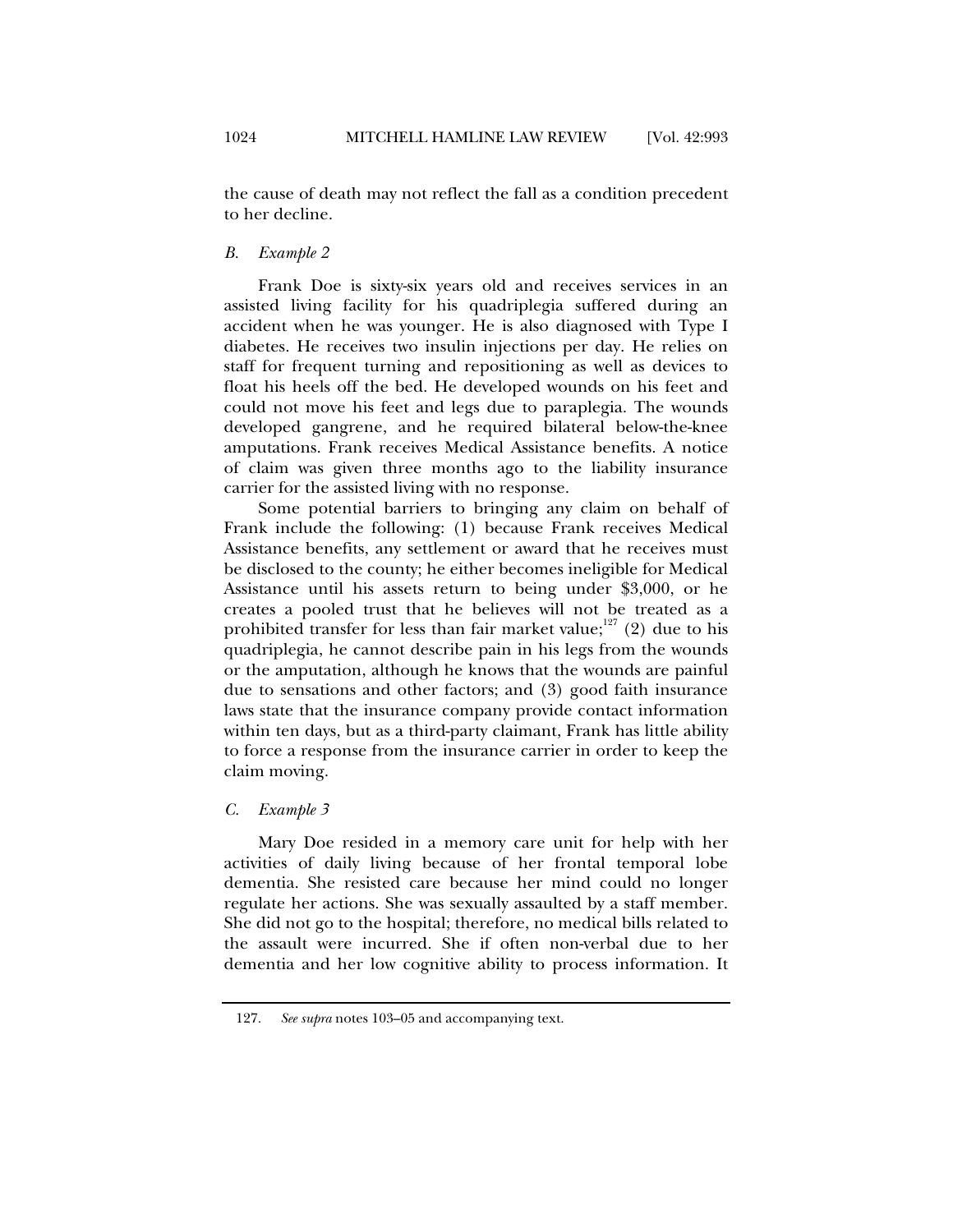was later learned that the employee sexually assaulted other residents due to lack of supervision of the employee. She signed a pre-dispute, binding arbitration agreement as part of the admission agreement three years ago.

Some potential barriers to bringing any claim on behalf of Mary include the following: (1) because she has dementia, she may not have a health care directive or financial power of attorney (or have the requisite capacity to appoint one now) granting an agent the authority to bring a claim on her behalf or retrieve her medical records;<sup>128</sup>(2) if she dies prior to bringing the claim, she may receive no monetary award since pain and suffering damages are not available to her after death and she incurred no medical bills due to the nature of the injury; $129$  (3) if pain and suffering damages prevail, due to her lack of cognitive ability, she is not able to verbalize her pain and suffering as a result of the sexual assault and the incident was not witnessed; $130$  (4) Mary would still need to give notice to Medicare and other health insurance companies, even though no medical bills were incurred, causing delay to the process with Medicare taking up to sixty-five days for an initial estimate of related payments; $131$ <sup>31</sup> $(5)$  the case may be appropriate for punitive damages given the reckless disregard for the safety of residents by allowing multiple sexual assaults, yet punitive damages may be unlikely to be awarded in the arbitration process; and (6) an expert may have little information to review in the memory care unit related to pain or otherwise, due to the resident being nonverbal, and depending on the license of the memory care setting, the documentation standards may be low, thus not yielding extensive information.

#### V. CONCLUSION

In many ways, the long-term care system in Minnesota is advanced and poised to meet the increasing demands of health care for the older population. However, injuries do occur and the law must facilitate accountability. Under the current laws, several barriers exist to investigating, bringing, and prevailing in a medical

 <sup>128.</sup> *See supra* Sections III.A–.D.

 <sup>129.</sup> *See* MINN. STAT. § 573.02 (2014).

 <sup>130.</sup> *See id.* 

 <sup>131.</sup> *See supra* Section III.I.

 <sup>132.</sup> *See id.*; *see also supra* note 74 and accompanying text.